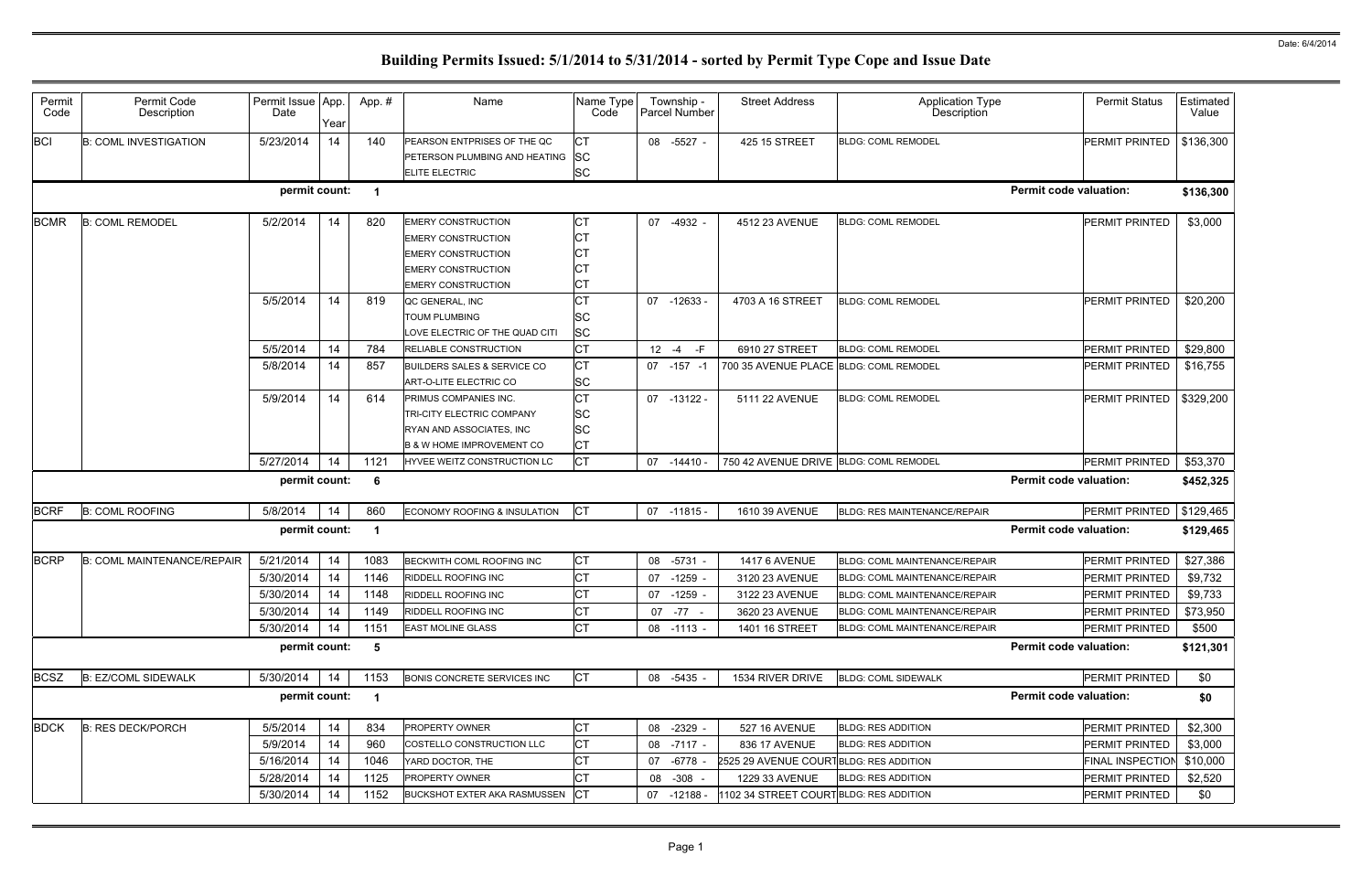| permit count:<br>5<br>5/14/2014<br><b>BECD</b><br>B: EZ/COML, DEMOLITION<br>14<br>1021<br><b>RUSSELL CONSTRUCTION</b><br>СT<br>4500 16 STREET<br>07<br>$-347 - 1$<br>SC<br>TRI-CITY ELECTRIC COMPANY<br>permit count:<br>DAVENPORT GENERAL SERVICES COFCT<br><b>BECR</b><br>5/6/2014<br><b>BLDG: COML REMODEL</b><br>B: EZ/COML, REMODEL<br>14<br>843<br>08 -5411 -<br>1701 RIVER DRIVE<br>QUINN ELECTRIC<br>SC<br><b>CT</b><br>5/7/2014<br>14<br>849<br>TRI-STATE CONSTRUCTION<br>$-5524 -$<br>1413 5 AVENUE<br><b>BLDG: COML REMODEL</b><br>08<br>СT<br>5/12/2014<br><b>PROPERTY OWNER</b><br>$-347 - 1$<br>4500 16 STREET<br><b>BLDG: COML REMODEL</b><br>14<br>475<br>07<br>SC<br><b>EWERT PLUMBING</b> | <b>Permit code valuation:</b><br>WRECK: COMMERCIAL 5+ FAMILY STRUCTURE<br><b>PERMIT PRINTED</b><br><b>Permit code valuation:</b><br><b>PERMIT PRINTED</b><br>PERMIT PRINTED<br>PERMIT PRINTED | \$17,820<br>\$260,000<br>\$260,000<br>\$11,000<br>\$30,000<br>\$116,624 |
|-------------------------------------------------------------------------------------------------------------------------------------------------------------------------------------------------------------------------------------------------------------------------------------------------------------------------------------------------------------------------------------------------------------------------------------------------------------------------------------------------------------------------------------------------------------------------------------------------------------------------------------------------------------------------------------------------------------|-----------------------------------------------------------------------------------------------------------------------------------------------------------------------------------------------|-------------------------------------------------------------------------|
|                                                                                                                                                                                                                                                                                                                                                                                                                                                                                                                                                                                                                                                                                                             |                                                                                                                                                                                               |                                                                         |
|                                                                                                                                                                                                                                                                                                                                                                                                                                                                                                                                                                                                                                                                                                             |                                                                                                                                                                                               |                                                                         |
|                                                                                                                                                                                                                                                                                                                                                                                                                                                                                                                                                                                                                                                                                                             |                                                                                                                                                                                               |                                                                         |
|                                                                                                                                                                                                                                                                                                                                                                                                                                                                                                                                                                                                                                                                                                             |                                                                                                                                                                                               |                                                                         |
|                                                                                                                                                                                                                                                                                                                                                                                                                                                                                                                                                                                                                                                                                                             |                                                                                                                                                                                               |                                                                         |
| SC<br>TOTAL MAINTENANCE INC<br>SC<br>KOEHLER ELECTRIC INC, J W<br>СT<br><b>PROPERTY OWNER</b>                                                                                                                                                                                                                                                                                                                                                                                                                                                                                                                                                                                                               |                                                                                                                                                                                               |                                                                         |
| <b>CT</b><br>5/23/2014<br>14<br>1108<br><b>KLOSTERMAN CONSTRUCTION</b><br>08 -5435 -<br>1524 RIVER DRIVE<br><b>BLDG: COML REMODEL</b><br>SC<br><b>RGS ELECTRIC COMPANY</b>                                                                                                                                                                                                                                                                                                                                                                                                                                                                                                                                  | PERMIT PRINTED                                                                                                                                                                                | <del>*########</del>                                                    |
| <b>CT</b><br>5/29/2014<br>1139<br>14<br>$-347 - 1$<br>4500 16 STREET<br><b>RUSSELL CONSTRUCTION</b><br>07<br><b>BLDG: COML REMODEL</b>                                                                                                                                                                                                                                                                                                                                                                                                                                                                                                                                                                      | <b>PERMIT PRINTED</b>                                                                                                                                                                         | <b>*########</b>                                                        |
| permit count:<br>5                                                                                                                                                                                                                                                                                                                                                                                                                                                                                                                                                                                                                                                                                          | <b>Permit code valuation:</b>                                                                                                                                                                 | \$3,057,624                                                             |
| <b>BERR</b><br>5/28/2014<br>MIDWEST COMPLETE CONSTRUCTION CT<br>B: EZ/RES, REMODL<br>14<br>1105<br>-9465 -<br>1 KONE COURT<br>08<br><b>BLDG: RES REMODEL</b>                                                                                                                                                                                                                                                                                                                                                                                                                                                                                                                                                | <b>PERMIT PRINTED</b>                                                                                                                                                                         | \$170,000                                                               |
| permit count:<br>-1                                                                                                                                                                                                                                                                                                                                                                                                                                                                                                                                                                                                                                                                                         | <b>Permit code valuation:</b>                                                                                                                                                                 | \$170,000                                                               |
| <b>CT</b><br><b>BGAR</b><br>5/9/2014<br><b>B: RES GARAGE/CARPORT</b><br>14<br>968<br>-5556<br>1133 49 STREET<br><b>BLDG: GARAGES/CARPORTS</b><br><b>TAYLOR GARAGES INC</b><br>07                                                                                                                                                                                                                                                                                                                                                                                                                                                                                                                            | <b>PERMIT PRINTED</b>                                                                                                                                                                         | \$14,500                                                                |
| 5/9/2014<br>СT<br>14<br>971<br><b>TAYLOR GARAGES INC</b><br>08 -2134 -<br>423 39 STREET<br><b>BLDG: GARAGES/CARPORTS</b><br>SC<br>PROPERTY OWNER                                                                                                                                                                                                                                                                                                                                                                                                                                                                                                                                                            | <b>FINAL INSPECTION</b>                                                                                                                                                                       | \$9,300                                                                 |
| СT<br>5/9/2014<br>14<br>969<br>1319 25 AVENUE<br><b>BLDG: GARAGES/CARPORTS</b><br><b>TAYLOR GARAGES INC</b><br>08<br>-7478 -                                                                                                                                                                                                                                                                                                                                                                                                                                                                                                                                                                                | <b>PERMIT PRINTED</b>                                                                                                                                                                         | \$8,000                                                                 |
| СT<br>5/21/2014<br>14<br>1084<br>08 -754<br>1191 24 STREET<br>COACH HOUSE GARAGES<br><b>BLDG: GARAGES/CARPORTS</b>                                                                                                                                                                                                                                                                                                                                                                                                                                                                                                                                                                                          | <b>PERMIT PRINTED</b>                                                                                                                                                                         | \$14,946                                                                |
| permit count:<br>$\overline{\mathbf{4}}$                                                                                                                                                                                                                                                                                                                                                                                                                                                                                                                                                                                                                                                                    | <b>Permit code valuation:</b>                                                                                                                                                                 | \$46,746                                                                |
| <b>BIGP</b><br>5/7/2014<br>856<br>СT<br>14<br><b>B: RES POOL, ABOVEGROUND</b><br>BUREAU CO. POOL BUILDERS, INC<br>07<br>$-32 - 7$<br>5101 21 AVENUE<br><b>BLDG: SWIMMING POOL</b>                                                                                                                                                                                                                                                                                                                                                                                                                                                                                                                           | <b>PERMIT PRINTED</b>                                                                                                                                                                         | \$3,000                                                                 |
| <b>CT</b><br>5/27/2014<br>14<br>1117<br>-685<br>1179 26 STREET<br>BUREAU CO. POOL BUILDERS, INC<br>08<br><b>BLDG: SWIMMING POOL</b>                                                                                                                                                                                                                                                                                                                                                                                                                                                                                                                                                                         | PERMIT PRINTED                                                                                                                                                                                | \$4,700                                                                 |
| <b>CT</b><br>5/28/2014<br>14<br>1123<br>08 -308 -<br>1229 33 AVENUE<br><b>BLDG: SWIMMING POOL</b><br>BUREAU CO. POOL BUILDERS, INC                                                                                                                                                                                                                                                                                                                                                                                                                                                                                                                                                                          | PERMIT PRINTED                                                                                                                                                                                | \$7,050                                                                 |
| permit count:<br>$\mathbf{3}$                                                                                                                                                                                                                                                                                                                                                                                                                                                                                                                                                                                                                                                                               | <b>Permit code valuation:</b>                                                                                                                                                                 | \$14,750                                                                |
| ⊪ст<br><b>BMAR</b><br>5/6/2014<br>14<br>844<br><b>B: RES MAINTENANCE/REPAIR</b><br>LANDEROS AND SONS CONSTRUCTIO<br>-5632 -<br>1432 14 STREET<br>08<br><b>BLDG: RES MAINTENANCE/REPAIR</b>                                                                                                                                                                                                                                                                                                                                                                                                                                                                                                                  | <b>FINAL INSPECTION</b>                                                                                                                                                                       | \$9,300                                                                 |
| СT<br>5/7/2014<br>851<br>14<br>-1929 -<br>1852 16 STREET<br>PROPERTY OWNER<br>08<br><b>BLDG: RES MAINTENANCE/REPAIR</b>                                                                                                                                                                                                                                                                                                                                                                                                                                                                                                                                                                                     | PERMIT PRINTED                                                                                                                                                                                | \$2,800                                                                 |
| <b>CT</b><br>5/9/2014<br>14<br>964<br>$-8091 -$<br>3506 26 AVENUE A<br>DANIEL L HANELL CONST. INC<br>07<br><b>BLDG: RES MAINTENANCE/REPAIR</b>                                                                                                                                                                                                                                                                                                                                                                                                                                                                                                                                                              | PERMIT PRINTED                                                                                                                                                                                | \$3,100                                                                 |
| СT<br>5/9/2014<br>14<br>965<br>$-8374 -$<br>DANIEL L HANELL CONST. INC<br>2016 3 STREET<br><b>BLDG: RES MAINTENANCE/REPAIR</b><br>08                                                                                                                                                                                                                                                                                                                                                                                                                                                                                                                                                                        | PERMIT PRINTED                                                                                                                                                                                | \$5,995                                                                 |
| <b>CT</b><br>5/12/2014<br>14<br>992<br>SUMMY CONTRACTING CORP, JW<br>$-1925$ -<br>1829 19 AVENUE<br>BLDG: RES MAINTENANCE/REPAIR<br>08                                                                                                                                                                                                                                                                                                                                                                                                                                                                                                                                                                      | <b>FINAL INSPECTION</b>                                                                                                                                                                       | \$0                                                                     |
| СT<br>5/13/2014<br>1002<br>14<br>EBERTS BLDG & REMODELING INC<br>-2165 -<br>418 39 STREET<br><b>BLDG: RES MAINTENANCE/REPAIR</b><br>08                                                                                                                                                                                                                                                                                                                                                                                                                                                                                                                                                                      | <b>FINAL INSPECTION</b>                                                                                                                                                                       | \$1,300                                                                 |
| СT<br>5/19/2014<br>14<br>1053<br>MCCOLL IMPROVEMENT CO<br>$-2389 -$<br>433 19 AVENUE<br>BLDG: RES MAINTENANCE/REPAIR<br>08                                                                                                                                                                                                                                                                                                                                                                                                                                                                                                                                                                                  | <b>PERMIT PRINTED</b>                                                                                                                                                                         | \$500                                                                   |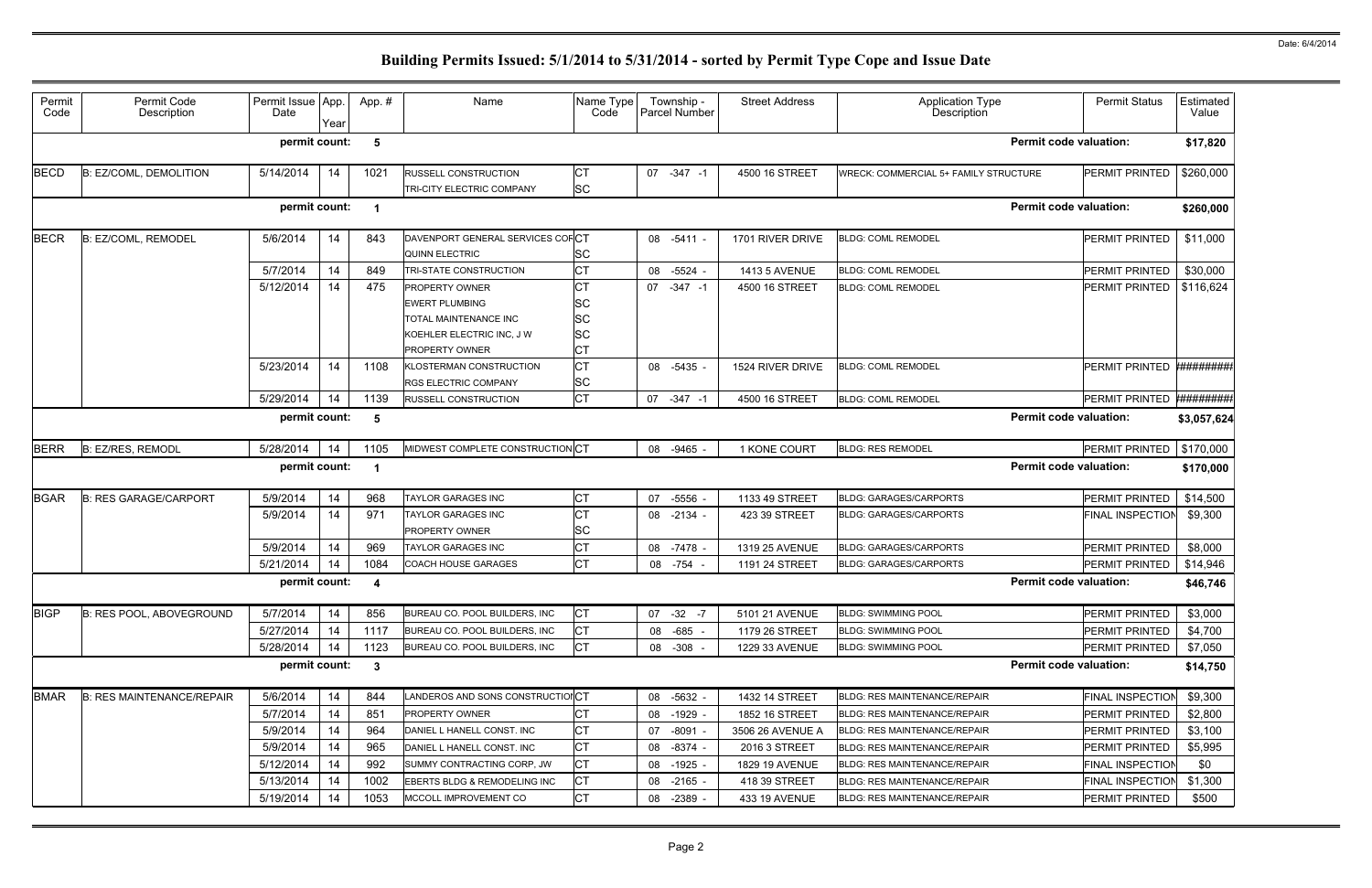| Permit<br>Code | Permit Code<br>Description       | Permit Issue App.<br>Date | Year | App.#            | Name                                 | Name Type<br>Code | Township -<br>Parcel Number |            | <b>Street Address</b>  | <b>Application Type</b><br>Description                      |                               | <b>Permit Status</b>    | Estimated<br>Value |
|----------------|----------------------------------|---------------------------|------|------------------|--------------------------------------|-------------------|-----------------------------|------------|------------------------|-------------------------------------------------------------|-------------------------------|-------------------------|--------------------|
| <b>BMAR</b>    | <b>B: RES MAINTENANCE/REPAIR</b> | 5/21/2014                 | 14   | 108 <sup>2</sup> | SUMMY CONTRACTING CORP, JW           | СT                | 07                          | -11781     | 4708 11 AVENUE D       | <b>BLDG: RES MAINTENANCE/REPAIR</b>                         |                               | <b>PERMIT PRINTED</b>   | \$6,500            |
|                |                                  | 5/21/2014                 | 14   | 1085             | <b>REA ENTERPRISES LLC</b>           | <b>CT</b>         | 08 -2684                    |            | 5027 4 AVENUE          | <b>BLDG: RES MAINTENANCE/REPAIR</b>                         |                               | <b>PERMIT PRINTED</b>   | \$300              |
|                |                                  | 5/27/2014                 | 14   | 1119             | MIDWEST RECONSTRUCTION CO            | CT                | 07                          | -2175 -    | 2828 24 AVENUE         | <b>BLDG: RES MAINTENANCE/REPAIR</b>                         |                               | PERMIT PRINTED          | \$3,175            |
|                |                                  | 5/27/2014                 | 14   | 1118             | SUMMY CONTRACTING CORP, JW           | <b>CT</b>         | $08 - 1219$                 |            | <b>1540 11 AVENUE</b>  | <b>BLDG: RES MAINTENANCE/REPAIR</b>                         |                               | PERMIT PRINTED          | \$10,025           |
|                |                                  | 5/30/2014                 | 14   | 1156             | LANDEROS AND SONS CONSTRUCTIONCT     |                   | 08 -120 -                   |            | 1224 18 STREET         | <b>BLDG: RES MAINTENANCE/REPAIR</b>                         |                               | <b>PERMIT PRINTED</b>   | \$5,450            |
|                |                                  | 5/30/2014                 | 14   | 1158             | LANDEROS AND SONS CONSTRUCTIONCT     |                   | 08 -3191 -                  |            | 1703 2 STREET          | <b>BLDG: RES MAINTENANCE/REPAIR</b>                         |                               | <b>PERMIT PRINTED</b>   | \$2,600            |
|                |                                  | 5/30/2014                 | 14   | 1150             | <b>BLAZE RESTORATION INC</b>         | CТ                | 08                          | -3404 -16  | 413 22 AVENUE          | <b>BLDG: RES MAINTENANCE/REPAIR</b>                         |                               | <b>PERMIT PRINTED</b>   | \$90,000           |
|                |                                  | 5/30/2014                 | 14   | 1157             | LANDEROS AND SONS CONSTRUCTIONCT     |                   | 08 -4619 -                  |            | 432 42 STREET          | <b>BLDG: RES MAINTENANCE/REPAIR</b>                         |                               | <b>PERMIT PRINTED</b>   | \$1,900            |
|                |                                  | permit count:             |      | 15               |                                      |                   |                             |            |                        |                                                             | <b>Permit code valuation:</b> |                         | \$142,945          |
| <b>BRDZ</b>    | <b>B: EZ/RES DRIVEWAY</b>        | 5/12/2014                 | 14   | 991              | GIBBY CONCRETE CONSTRUCTION          | СT                | 07                          | -144 -1    | 3334 9 STREET A        | <b>BLDG: RES DRIVEWAY</b>                                   |                               | PERMIT PRINTED          | \$0                |
|                |                                  | 5/13/2014                 | 14   | 1006             | UNIQUE CONCRETE DESIGN               | <b>CT</b>         | 08 -9184 -                  |            |                        | 1159 33 STREET COURTBLDG: RES DRIVEWAY & SIDEWALK           |                               | PERMIT PRINTED          | \$0                |
|                |                                  | permit count:             |      | $\mathbf{2}$     |                                      |                   |                             |            |                        |                                                             | <b>Permit code valuation:</b> |                         | \$0                |
| <b>BRI</b>     | <b>B: RES INVESTIGATION</b>      | 5/14/2014                 | 14   | 698              | J.K.D. INVESTMENTS                   | <b>CT</b>         | 08                          | -2576 -    | 1106 19 AVENUE         | <b>BLDG: RES REMODEL</b>                                    |                               | PERMIT PRINTED          | \$48,000           |
|                |                                  | 5/19/2014                 | 14   | 105'             | PETERSON PLUMBING AND HEATING        | <b>ICT</b>        | 08 -3602 -                  |            | 2401 11 STREET         | <b>INVESTIGATION</b>                                        |                               | PERMIT PRINTED          | \$0                |
|                |                                  | permit count:             |      | $\mathbf{2}$     |                                      |                   |                             |            |                        |                                                             | <b>Permit code valuation:</b> |                         | \$48,000           |
| <b>BRML</b>    | <b>B: RES REMODEL</b>            | 5/15/2014                 | 14   | 1038             | BENNETT CONSTRUCTION, M J            | <b>CT</b>         | 07                          | -6424 -    | 1144 39 STREET         | <b>BLDG: RES REMODEL</b>                                    |                               | <b>FINAL INSPECTION</b> | \$823              |
|                |                                  | 5/15/2014                 | 14   | 1039             | BENNETT CONSTRUCTION, M J            | <b>CT</b>         | 07 -9994 -                  |            | 4201 35 AVENUE         | <b>BLDG: RES REMODEL</b>                                    |                               | <b>FINAL INSPECTION</b> | \$7,903            |
|                |                                  | permit count:             |      | $\mathbf{2}$     |                                      |                   |                             |            |                        |                                                             | <b>Permit code valuation:</b> |                         | \$8,726            |
| <b>BRRF</b>    | <b>B: RES ROOFING</b>            | 5/1/2014                  | 14   | 816              | B & N ROOFING & HOME IMPRVMNT        | СT                | 07                          | $-2434 -2$ | 4401 17 AVENUE         | <b>BLDG: RES MAINTENANCE/REPAIR</b>                         |                               | <b>PERMIT PRINTED</b>   | \$9,145            |
|                |                                  | 5/5/2014                  | 14   | 835              | PETERSON CONSTRUCTION, JODY          | <b>CT</b>         | 07                          |            |                        | -13616 -22 212 26 AVENUE A COURBLDG: RES MAINTENANCE/REPAIR |                               | <b>PERMIT PRINTED</b>   | \$7,750            |
|                |                                  | 5/5/2014                  | 14   | 841              | CRAMPTON CONSTRUCTION, MICHAEL CT    |                   | 08 -2712 -                  |            | 443 52 STREET          | <b>BLDG: RES MAINTENANCE/REPAIR</b>                         |                               | <b>FINAL INSPECTION</b> | \$2,453            |
|                |                                  | 5/5/2014                  | 14   | 837              | MIDWEST RECONSTRUCTION CO            | <b>CT</b>         | 08 -6662 -                  |            | 1154 29 STREET         | <b>BLDG: RES MAINTENANCE/REPAIR</b>                         |                               | <b>PERMIT PRINTED</b>   | \$9,049            |
|                |                                  | 5/6/2014                  | 14   | 847              | MIDWEST COMPLETE CONSTRUCTION CT     |                   | $07 -2294$                  |            | 2912 25 AVENUE A       | <b>BLDG: RES MAINTENANCE/REPAIR</b>                         |                               | <b>PERMIT PRINTED</b>   | \$4,000            |
|                |                                  | 5/6/2014                  | 14   | 848              | PROPERTY OWNER                       | <b>CT</b>         | 08 -1977 -                  |            | <b>1706 16 AVENUE</b>  | BLDG: RES MAINTENANCE/REPAIR                                |                               | PERMIT PRINTED          | \$300              |
|                |                                  | 5/7/2014                  | 14   | 855              | <b>PROPERTY OWNER</b>                | СT                | 08 -5239 -                  |            | <b>1312 3 STREET A</b> | <b>BLDG: RES MAINTENANCE/REPAIR</b>                         |                               | <b>PERMIT PRINTED</b>   | \$525              |
|                |                                  | 5/7/2014                  | 14   | 853              | PETERSON CONSTRUCTION, JODY          | СT                | 08 -7309 -                  |            | 5327 4 AVENUE          | <b>BLDG: RES MAINTENANCE/REPAIR</b>                         |                               | <b>PERMIT PRINTED</b>   | \$6,000            |
|                |                                  | 5/8/2014                  | 14   | 953              | 33 CARPENTERS CONSTRUCTION INC CT    |                   | 07 -2405 -1                 |            | 3301 39 STREET         | <b>BLDG: RES MAINTENANCE/REPAIR</b>                         |                               | <b>PERMIT PRINTED</b>   | \$12,108           |
|                |                                  | 5/8/2014                  | 14   | 950              | 33 CARPENTERS CONSTRUCTION INC CT    |                   | 08 -408 -                   |            | 2602 6 AVENUE          | <b>BLDG: RES MAINTENANCE/REPAIR</b>                         |                               | <b>PERMIT PRINTED</b>   | \$13,834           |
|                |                                  | 5/8/2014                  | 14   | 951              | 33 CARPENTERS CONSTRUCTION INC CT    |                   | 08 -5042 -                  |            | 1820 11 STREET         | <b>BLDG: RES MAINTENANCE/REPAIR</b>                         |                               | <b>PERMIT PRINTED</b>   | \$21,000           |
|                |                                  | 5/8/2014                  | 14   | 952              | 33 CARPENTERS CONSTRUCTION INC CT    |                   | 08 - 6248 -                 |            | 443 45 STREET          | <b>BLDG: RES MAINTENANCE/REPAIR</b>                         |                               | <b>PERMIT PRINTED</b>   | \$5,100            |
|                |                                  | 5/8/2014                  | 14   | 949              | 33 CARPENTERS CONSTRUCTION INC CT    |                   | 08 -8405 -                  |            | 2130 2 STREET          | <b>BLDG: RES MAINTENANCE/REPAIR</b>                         |                               | <b>PERMIT PRINTED</b>   | \$3,994            |
|                |                                  | 5/9/2014                  | 14   | 967              | FITZPATRICK'S HOME REMODELING        | IСT               | 07 -2225 -                  |            | 2519 28 STREET         | <b>BLDG: RES MAINTENANCE/REPAIR</b>                         |                               | <b>PERMIT PRINTED</b>   | \$4,800            |
|                |                                  | 5/9/2014                  | 14   | 966              | <b>FITZPATRICK'S HOME REMODELING</b> | СT                | 08 -7341 -                  |            | 607 22 AVENUE          | <b>BLDG: RES MAINTENANCE/REPAIR</b>                         |                               | <b>PERMIT PRINTED</b>   | \$9,400            |
|                |                                  | 5/12/2014                 | 14   | 994              | <b>DURHAM CONSTRUCTION</b>           | СT                | 07 -1172 -                  |            | 2937 16 AVENUE         | <b>BLDG: RES MAINTENANCE/REPAIR</b>                         |                               | <b>PERMIT PRINTED</b>   | \$2,194            |
|                |                                  | 5/12/2014                 | 14   | 981              | VERN'S HOME IMPROVEMENT              | <b>CT</b>         | 08 -4549 -                  |            | 811 20 AVENUE          | <b>BLDG: RES MAINTENANCE/REPAIR</b>                         |                               | PERMIT PRINTED          | \$13,400           |
|                |                                  | 5/12/2014                 | 14   | 982              | VERN'S HOME IMPROVEMENT              | <b>CT</b>         | 08 -7022 -                  |            | 5111 8 AVENUE          | <b>BLDG: RES MAINTENANCE/REPAIR</b>                         |                               | PERMIT PRINTED          | \$5,900            |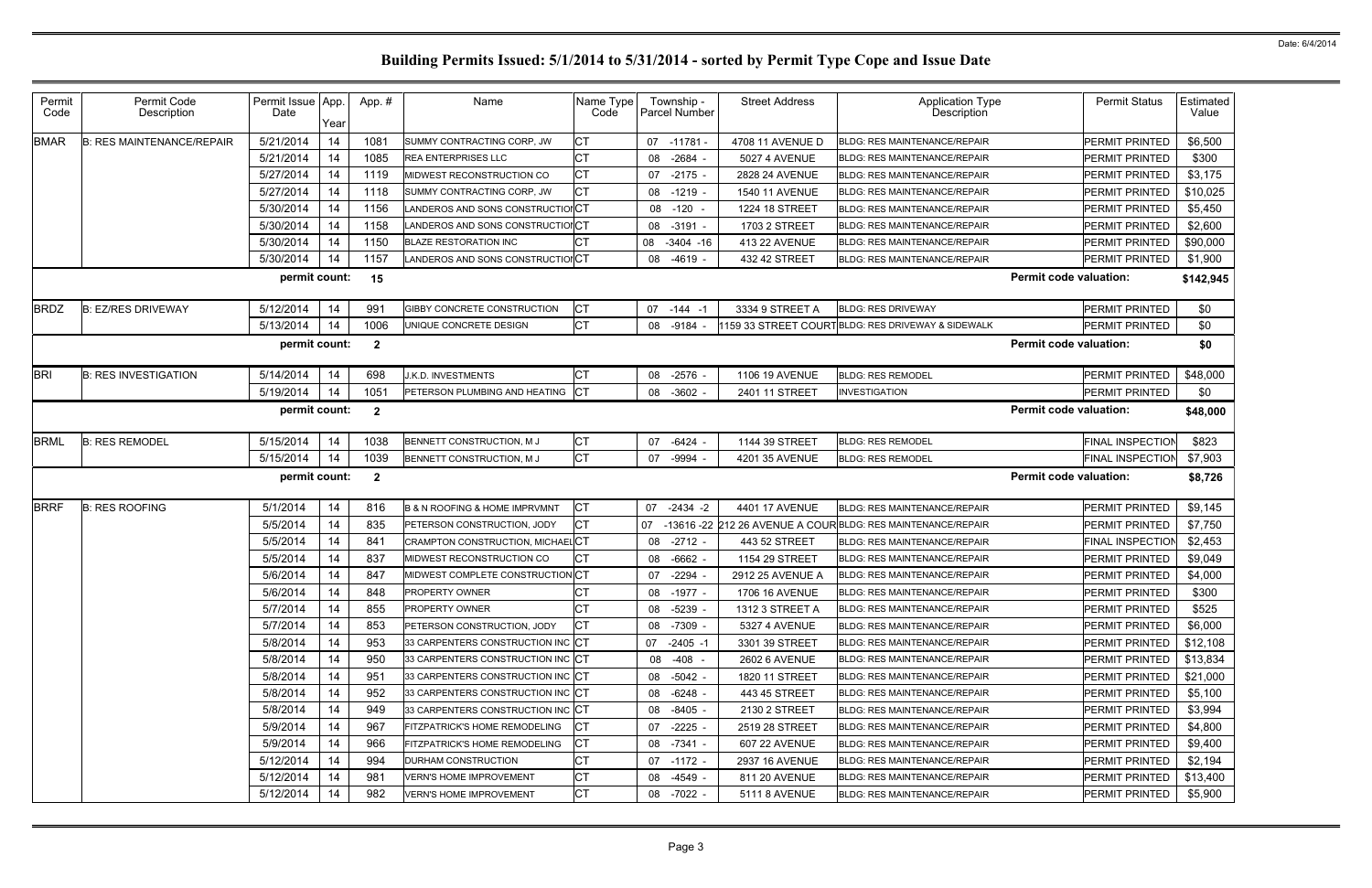| Permit<br>Code | Permit Code<br>Description        | Permit Issue App<br>Date | Year | App.# | Name                                    | Name Type<br>Code |    | Township -<br>Parcel Number | <b>Street Address</b> | <b>Application Type</b><br>Description                  |                               | <b>Permit Status</b>    | Estimated<br>Value |
|----------------|-----------------------------------|--------------------------|------|-------|-----------------------------------------|-------------------|----|-----------------------------|-----------------------|---------------------------------------------------------|-------------------------------|-------------------------|--------------------|
| <b>BRRF</b>    | <b>B: RES ROOFING</b>             | 5/12/2014                | 14   | 995   | <b>DURHAM CONSTRUCTION</b>              | <b>CT</b>         | 08 | -7162 -A                    | 740 18 AVENUE         | <b>BLDG: RES MAINTENANCE/REPAIR</b>                     |                               | <b>PERMIT PRINTED</b>   | \$5,384            |
|                |                                   | 5/12/2014                | 14   | 985   | <b>ADVANCED CONST &amp; IMPROVEMENT</b> | IСТ               | 08 | $-7512 -$                   | 2112 14 STREET        | <b>BLDG: RES MAINTENANCE/REPAIR</b>                     |                               | <b>PERMIT PRINTED</b>   | \$5,900            |
|                |                                   | 5/12/2014                | 14   | 989   | WILSON CONSTRUCTION, LLC (BEN)          | <b>ICT</b>        | 08 | $-8614 - 15$                | 3105 11 AVENUE A      | <b>BLDG: RES MAINTENANCE/REPAIR</b>                     |                               | <b>PERMIT PRINTED</b>   | \$6,700            |
|                |                                   | 5/12/2014                | 14   | 987   | ADVANCED CONST & IMPROVEMENT            | CT                | 08 | $-8641 -$                   | 2954 8 STREET         | <b>BLDG: RES MAINTENANCE/REPAIR</b>                     |                               | <b>PERMIT PRINTED</b>   | \$9,000            |
|                |                                   | 5/14/2014                | 14   | 1032  | WIRTALA CONSTRUCTION INC, PAUL          | IСТ               | 07 | $-5642$ -                   | 2307 45 STREET        | <b>BLDG: RES MAINTENANCE/REPAIR</b>                     |                               | <b>PERMIT PRINTED</b>   | \$2,200            |
|                |                                   | 5/14/2014                | 14   | 1023  | FITZPATRICK'S HOME REMODELING           | <b>CT</b>         | 08 | -2765 -                     | 428 48 STREET         | <b>BLDG: RES MAINTENANCE/REPAIR</b>                     |                               | <b>PERMIT PRINTED</b>   | \$1,800            |
|                |                                   | 5/15/2014                | 14   | 1035  | <b>BATES ROOFING</b>                    | СT                | 07 | $-2819 - 1$                 | 3438 14 STREET        | <b>BLDG: RES MAINTENANCE/REPAIR</b>                     |                               | <b>PERMIT PRINTED</b>   | \$4,875            |
|                |                                   | 5/15/2014                | 14   | 1033  | TRI-STATE SIDING & WINDOWS INC          | СT                | 08 | $-552 - 1$                  | <b>2519 4 AVENUE</b>  | <b>BLDG: RES MAINTENANCE/REPAIR</b>                     |                               | <b>PERMIT PRINTED</b>   | \$6,000            |
|                |                                   | 5/15/2014                | 14   | 1034  | TRI-STATE SIDING & WINDOWS INC          | IСТ               | 08 | -6899 -                     | 2421 15 STREET        | <b>BLDG: RES MAINTENANCE/REPAIR</b>                     |                               | <b>PERMIT PRINTED</b>   | \$7,750            |
|                |                                   | 5/19/2014                | 14   | 1059  | WILSON CONSTRUCTION, LLC (BEN)          | <b>ICT</b>        |    | 08 -3404 -40                | <b>2021 4 STREET</b>  | <b>BLDG: RES MAINTENANCE/REPAIR</b>                     |                               | <b>PERMIT PRINTED</b>   | \$4,500            |
|                |                                   | 5/19/2014                | 14   | 1058  | WILSON CONSTRUCTION, LLC (BEN)          | Iст               | 08 | $-8034 -$                   | 1433 12 STREET        | <b>BLDG: RES MAINTENANCE/REPAIR</b>                     |                               | <b>PERMIT PRINTED</b>   | \$5,700            |
|                |                                   | 5/20/2014                | 14   | 107   | WILSON CONSTRUCTION, LLC (BEN)          | <b>ICT</b>        | 07 | $-6477 -$                   |                       | <b>3807 10 AVENUE COURTBLDG: RES MAINTENANCE/REPAIR</b> |                               | <b>PERMIT PRINTED</b>   | \$5,500            |
|                |                                   | 5/20/2014                | 14   | 1077  | <b>GRIFFIN CONSTRUCTION, MARK</b>       | IСТ               | 08 | -6795 -                     | 1713 12 STREET        | <b>BLDG: RES MAINTENANCE/REPAIR</b>                     |                               | <b>PERMIT PRINTED</b>   | \$20,000           |
|                |                                   | 5/21/2014                | 14   | 1082  | WHITE ROOFING COMPANY, INC              | СT                | 07 | -13873                      |                       |                                                         |                               | <b>PERMIT PRINTED</b>   | \$30,639           |
|                |                                   | 5/27/2014                | 14   | 1113  | CREW ROOFING                            | СT                | 07 | $-9562$ .                   | 1308 34 AVENUE A      | <b>BLDG: RES MAINTENANCE/REPAIR</b>                     |                               | <b>FINAL INSPECTION</b> | \$5,000            |
|                |                                   | 5/27/2014                | 14   | 1114  | CREW ROOFING                            | <b>CT</b>         |    | 08 -516 -                   | 4100 8 AVENUE         | <b>BLDG: RES MAINTENANCE/REPAIR</b>                     |                               | <b>FINAL INSPECTION</b> | \$3,000            |
|                |                                   | 5/28/2014                | 14   | 1127  | MIDWEST COMPLETE CONSTRUCTION CT        |                   | 07 | -5748 -                     |                       | <b>1885 25 AVENUE COURTBLDG: RES MAINTENANCE/REPAIR</b> |                               | <b>PERMIT PRINTED</b>   | \$3,600            |
|                |                                   | 5/28/2014                | 14   | 1129  | QC GENERAL, INC                         | СT                |    | 08 -4470 -                  | 328 15 AVENUE         | <b>BLDG: RES MAINTENANCE/REPAIR</b>                     |                               | <b>PERMIT PRINTED</b>   | \$5,630            |
|                |                                   | 5/28/2014                | 14   | 1124  | WILSON CONSTRUCTION, LLC (BEN)          | <b>CT</b>         | 08 | -6418 -                     | 801 17 AVENUE         | <b>BLDG: RES MAINTENANCE/REPAIR</b>                     |                               | <b>PERMIT PRINTED</b>   | \$2,900            |
|                |                                   | 5/29/2014                | 14   | 1133  | <b>RIVERBEND ROOFING LTD</b>            | IСТ               |    | 07 -11542 -                 | 4723 20 AVENUE        | <b>BLDG: RES MAINTENANCE/REPAIR</b>                     |                               | <b>PERMIT PRINTED</b>   | \$6,605            |
|                |                                   | 5/29/2014                | 14   | 1143  | <b>RIVER CITIES ROOFING &amp; MORE</b>  | СT                | 07 | $-8423$                     |                       | 3306 13 AVENUE COURTBLDG: RES MAINTENANCE/REPAIR        |                               | <b>PERMIT PRINTED</b>   | \$6,300            |
|                |                                   | 5/29/2014                | 14   | 1142  | <b>RIVER CITIES ROOFING &amp; MORE</b>  | <b>CT</b>         |    | 08 -3451 -                  | 1618 15 STREET        | <b>BLDG: RES MAINTENANCE/REPAIR</b>                     |                               | <b>PERMIT PRINTED</b>   | \$9,000            |
|                |                                   | permit count:            |      | 40    |                                         |                   |    |                             |                       |                                                         | <b>Permit code valuation:</b> |                         | \$288,935          |
| <b>BRSD</b>    | <b>B: RES SIDING</b>              | 5/2/2014                 | 14   | 830   | GOOD GUYS CONSTRUCTION                  | <b>CT</b>         |    | 07 -9742 -                  | 4900 45 AVENUE        | <b>BLDG: RES MAINTENANCE/REPAIR</b>                     |                               | <b>PERMIT PRINTED</b>   | \$6,000            |
|                |                                   | 5/2/2014                 | 14   | 828   | <b>BUCKSHOT EXTER AKA RASMUSSEN</b>     | <b>ICT</b>        | 08 | $-2561 - 15$                | 3223 11 AVENUE        | <b>BLDG: RES MAINTENANCE/REPAIR</b>                     |                               | PERMIT PRINTED          | \$115,100          |
|                |                                   | 5/2/2014                 | 14   | 823   | ARCOS CONSTRUCTION                      | <b>CT</b>         | 08 | -264                        | 1518 29 AVENUE        | <b>BLDG: RES MAINTENANCE/REPAIR</b>                     |                               | <b>PERMIT PRINTED</b>   | \$2,600            |
|                |                                   | 5/6/2014                 | 14   | 845   | AGAN'S QUALITY CONSTRUCTION             | <b>CT</b>         | 08 | -2498 -                     | 413 4 AVENUE          | BLDG: RES MAINTENANCE/REPAIR                            |                               | <b>PERMIT PRINTED</b>   | \$7,100            |
|                |                                   | 5/9/2014                 | 14   | 970   | PROPERTY OWNER                          | <b>CT</b>         |    | 07 -1445 -                  | 2453 32 STREET        | <b>BLDG: RES MAINTENANCE/REPAIR</b>                     |                               | PERMIT PRINTED          | \$2,800            |
|                |                                   | 5/12/2014                | 14   | 986   | ADVANCED CONST & IMPROVEMENT            | CT                |    | 08 -317 -                   | 3100 11 STREET        | <b>BLDG: RES MAINTENANCE/REPAIR</b>                     |                               | PERMIT PRINTED          | \$10,200           |
|                |                                   | 5/15/2014                | 14   | 1037  | A+ ROOFING & SIDING CO. FORMER          | <b>ICT</b>        | 07 | $-921 -$                    | 3601 22 AVENUE        | BLDG: RES MAINTENANCE/REPAIR                            |                               | PERMIT PRINTED          | \$5,000            |
|                |                                   | 5/22/2014                | 14   | 1097  | 33 CARPENTERS CONSTRUCTION INC CT       |                   |    | 07 -1996 -                  | 2335 30 STREET        | <b>BLDG: RES MAINTENANCE/REPAIR</b>                     |                               | <b>PERMIT PRINTED</b>   | \$6,674            |
|                |                                   | permit count:            |      | -8    |                                         |                   |    |                             |                       |                                                         | <b>Permit code valuation:</b> |                         | \$155,474          |
| <b>BRSZ</b>    | <b>B: EZ/RES SIDEWALK</b>         | 5/13/2014                | 14   | 1006  | UNIQUE CONCRETE DESIGN                  | <b>CT</b>         |    | 08 -9184 -                  |                       | 1159 33 STREET COURT BLDG: RES DRIVEWAY & SIDEWALK      |                               | <b>PERMIT PRINTED</b>   | \$0                |
|                |                                   | permit count:            |      | -1    |                                         |                   |    |                             |                       |                                                         | <b>Permit code valuation:</b> |                         | \$0                |
| <b>BSMT</b>    | <b>B: RES BASEMENT WATERPROOF</b> | 5/1/2014                 | 14   | 810   | ABSOLUTELY DRY BASEMENT WATERICT        |                   |    | 07 -7607 -                  | 1309 30 STREET        | BLDG: RES MAINTENANCE/REPAIR                            |                               | <b>PERMIT PRINTED</b>   | \$6,060            |
|                |                                   | 5/5/2014                 | 14   | 836   | IA-IL BSMT WTRPRFG/HOME SVCS            | <b>CT</b>         |    | 07 -5859 -                  | 1801 46 STREET        | <b>BLDG: RES MAINTENANCE/REPAIR</b>                     |                               | PERMIT PRINTED          | \$6,665            |
|                |                                   | 5/5/2014                 | 14   | 831   | ABSOLUTELY DRY BASEMENT WATERICT        |                   |    | 08 -5119 -                  | 2028 15 STREET A      | <b>BLDG: RES MAINTENANCE/REPAIR</b>                     |                               | PERMIT PRINTED          | \$4,500            |
|                |                                   |                          |      |       |                                         |                   |    |                             |                       |                                                         |                               |                         |                    |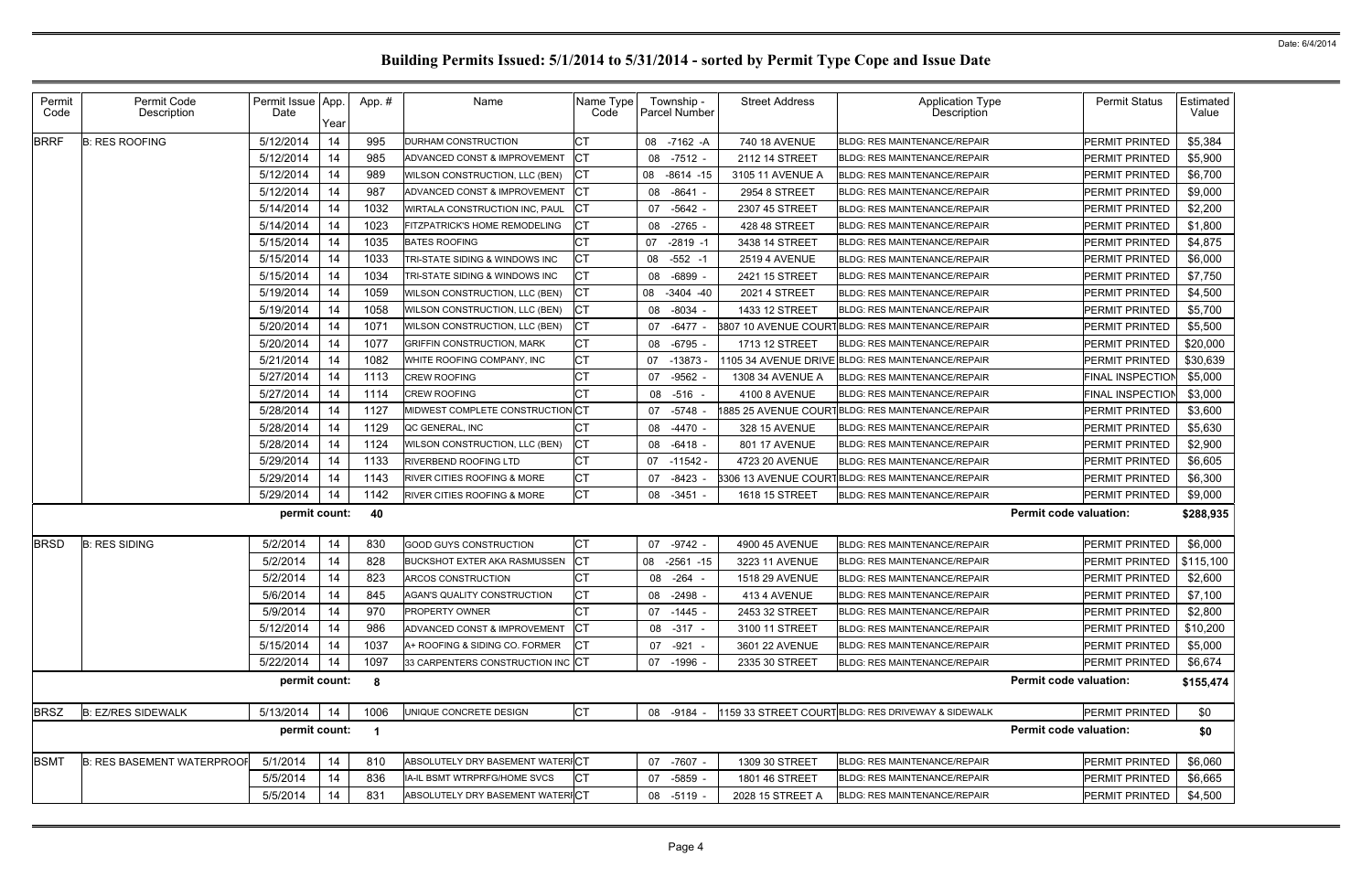| Permit<br>Code   | Permit Code<br>Description        | Permit Issue App.<br>Date | Year | App.# | Name                                                      | Name Type<br>Code | Township -<br><b>Parcel Number</b> | <b>Street Address</b>                  | <b>Application Type</b><br>Description            | <b>Permit Status</b>          | Estimated<br>Value |
|------------------|-----------------------------------|---------------------------|------|-------|-----------------------------------------------------------|-------------------|------------------------------------|----------------------------------------|---------------------------------------------------|-------------------------------|--------------------|
| <b>BSMT</b>      | <b>B: RES BASEMENT WATERPROOF</b> | 5/8/2014                  | 14   | 862   | ABSOLUTELY DRY BASEMENT WATERICT                          |                   | $-10634$<br>07                     | 4728 48 STREET A                       | <b>BLDG: RES MAINTENANCE/REPAIR</b>               | <b>PERMIT PRINTED</b>         | \$5,900            |
|                  |                                   | 5/12/2014                 | 14   | 988   | MIDWEST RECONSTRUCTION CO                                 | CТ                | $-8229$<br>07                      | 1935 44 STREET                         | <b>BLDG: RES MAINTENANCE/REPAIR</b>               | <b>PERMIT PRINTED</b>         | \$0                |
|                  |                                   | 5/13/2014                 | 14   | 1001  | ABSOLUTELY DRY BASEMENT WATERICT                          |                   | $-1489$<br>07                      | 2409 33 STREET                         | <b>BLDG: RES MAINTENANCE/REPAIR</b>               | <b>PERMIT PRINTED</b>         | \$3,300            |
|                  |                                   | 5/13/2014                 | 14   | 1005  | MENTING MASONRY & WATERPROOFIICT                          |                   | -2545 -<br>08                      | 1921 12 STREET                         | <b>BLDG: RES MAINTENANCE/REPAIR</b>               | <b>PERMIT PRINTED</b>         | \$3,100            |
|                  |                                   | 5/14/2014                 | 14   | 1025  | ABSOLUTELY DRY BASEMENT WATERICT                          |                   | $-3360$ -<br>08                    | <b>2610 14 AVENUE</b>                  | BLDG: RES MAINTENANCE/REPAIR                      | <b>PERMIT PRINTED</b>         | \$5,200            |
|                  |                                   | permit count:             |      | 8     |                                                           |                   |                                    |                                        |                                                   | <b>Permit code valuation:</b> | \$34,725           |
| DRN <sub>1</sub> | <b>ENG: CLASS 1 DRAINAGE</b>      | 5/1/2014                  | 14   | 811   | COOPMAN TRUCKING & EXCAVATING                             | <b>ICT</b>        | $-13760$<br>07                     | 4020 49 AVENUE                         | <b>ENG: DRAINAGE PERMIT</b>                       | <b>PERMIT PRINTED</b>         | \$0                |
|                  |                                   | 5/1/2014                  | 14   | 808   | CROSS CONCRETE CONSTRUCTION                               | СT                | $-9490$ -<br>07                    | 3431 50 STREET                         | <b>BLDG: RES DRIVEWAY</b>                         | <b>FINAL INSPECTION</b>       | \$0                |
|                  |                                   | 5/1/2014                  | 14   | 809   | CROSS CONCRETE CONSTRUCTION                               | СT                | 07<br>-9491 -                      | 3435 50 STREET                         | <b>BLDG: RES DRIVEWAY</b>                         | <b>FINAL INSPECTION</b>       | \$0                |
|                  |                                   | 5/2/2014                  | 14   | 821   | <b>PREMIUM CONTRACTING</b>                                | CТ                | 07<br>$-10178$                     | 4615 50 STREET                         | <b>BLDG: RES DRIVEWAY</b>                         | <b>FINAL INSPECTION</b>       | \$0                |
|                  |                                   | 5/9/2014                  | 14   | 968   | <b>TAYLOR GARAGES INC</b>                                 | CТ                | -5556 -<br>07                      | 1133 49 STREET                         | <b>BLDG: GARAGES/CARPORTS</b>                     | <b>PERMIT PRINTED</b>         | \$14,500           |
|                  |                                   | 5/9/2014                  | 14   | 969   | <b>TAYLOR GARAGES INC</b>                                 | СT                | -7478<br>80                        | 1319 25 AVENUE                         | <b>BLDG: GARAGES/CARPORTS</b>                     | PERMIT PRINTED                | \$8,000            |
|                  |                                   | 5/12/2014                 | 14   | 991   | GIBBY CONCRETE CONSTRUCTION                               | СT                | $07 - 144 - 1$                     | 3334 9 STREET A                        | <b>BLDG: RES DRIVEWAY</b>                         | <b>FINAL INSPECTION</b>       | \$0                |
|                  |                                   | 5/12/2014                 | 14   | 984   | CROSS CONCRETE CONSTRUCTION                               | СT                | 07<br>-1947 -                      | 2354 28 STREET                         | <b>BLDG: RES DRIVEWAY</b>                         | <b>FINAL INSPECTION</b>       | \$0                |
|                  |                                   | 5/13/2014                 | 14   | 1006  | UNIQUE CONCRETE DESIGN                                    | СT                | 08 -9184                           |                                        | 159 33 STREET COURT BLDG: RES DRIVEWAY & SIDEWALK | <b>FINAL INSPECTION</b>       | \$0                |
|                  |                                   | 5/15/2014                 | 14   | 1042  | NEW CONCRETE CONSTRUCTION                                 | CТ                | $-8921$<br>08                      | 3211 12 AVENUE                         | <b>ENG: DRAINAGE PERMIT</b>                       | <b>FINAL INSPECTION</b>       | \$0                |
|                  |                                   | 5/19/2014                 | 14   | 1048  | CROSS CONCRETE CONSTRUCTION                               | CТ                | $-13508$<br>07                     | 4 WHITE OAK COURT                      | <b>BLDG: RES DRIVEWAY</b>                         | <b>FINAL INSPECTION</b>       | \$0                |
|                  |                                   | 5/19/2014                 | 14   | 1055  | KELLY CONSTRUCTION OF DAV., INC                           | CТ                | -7833 -<br>07                      | 2620 31 STREET                         | <b>BLDG: RES DRIVEWAY &amp; SIDEWALK</b>          | <b>FINAL INSPECTION</b>       | \$0                |
|                  |                                   | 5/21/2014                 | 14   | 1079  | CENTENNIAL CONTRACTORS OF QC                              | CТ                | $-12827$<br>07                     | <b>1527 47 AVENUE</b>                  | <b>ENG: DRAINAGE PERMIT</b>                       | <b>PERMIT PRINTED</b>         | \$0                |
|                  |                                   | 5/30/2014                 | 14   | 1155  | SOONER CONCRETE                                           | СT                | $-5598$<br>07                      | 2401 44 STREET                         | <b>BLDG: RES DRIVEWAY</b>                         | <b>PERMIT PRINTED</b>         | \$1,000            |
|                  |                                   | permit count:             |      | 14    |                                                           |                   |                                    |                                        |                                                   | <b>Permit code valuation:</b> | \$23,500           |
| DRN <sub>2</sub> | <b>ENG: CLASS 2 DRAINAGE</b>      | 5/14/2014                 | 14   | 1021  | <b>RUSSELL CONSTRUCTION</b>                               | CТ                | 07 -347 -1                         | 4500 16 STREET                         | WRECK: COMMERCIAL 5+ FAMILY STRUCTURE             | <b>PERMIT PRINTED</b>         | \$260,000          |
|                  |                                   | permit count:             |      |       | TRI-CITY ELECTRIC COMPANY                                 | <b>SC</b>         |                                    |                                        |                                                   | <b>Permit code valuation:</b> | \$260,000          |
|                  |                                   |                           |      |       |                                                           |                   |                                    |                                        |                                                   |                               |                    |
| $\mathsf{I}$     | E: COML ELECTRICAL                | 5/2/2014                  | 14   | 796   | KR COMMERCIAL INTERIORS, INC.<br>LIGHTING MAINTENANCE INC | Iст<br><b>SC</b>  | 07 -360 -3                         | 2705 48 AVENUE                         | <b>BLDG: COML REMODEL</b>                         | $PERMIT PRINTED$ \$46,000     |                    |
|                  |                                   | 5/2/2014                  | 14   | 829   | PIKUZA ELECTRIC INC                                       | СT                | 08 -1283 -                         | 1507 16 AVENUE                         | <b>ELEC: REPAIR</b>                               | <b>FINAL INSPECTION</b>       | \$0                |
|                  |                                   | 5/7/2014                  | 14   | 850   | <b>LIGHTING MAINTENANCE INC</b>                           | CТ                | 08 -8260 -                         | <b>1830 5 AVENUE</b>                   | ELEC: WIRING, MISC                                | <b>PERMIT PRINTED</b>         | \$0                |
|                  |                                   | 5/8/2014                  | 14   | 735   | MADISON CONSTRUCTION COMPANY                              | <b>ICT</b>        | 08 -9407 -                         | 2900 RIVER DRIVE                       | <b>BLDG: INSPECTION PURPOSES</b>                  | <b>PERMIT PRINTED</b>         | \$0                |
|                  |                                   |                           |      |       | RAGAN MECHANICAL INC.                                     | <b>SC</b>         |                                    |                                        |                                                   |                               |                    |
|                  |                                   |                           |      |       | <b>ICRAWFORD HEATING &amp; COOLING</b>                    | SC                |                                    |                                        |                                                   |                               |                    |
|                  |                                   |                           |      |       | TRI-CITY ELECTRIC COMPANY                                 | <b>SC</b>         |                                    |                                        |                                                   |                               |                    |
|                  |                                   | 5/9/2014                  | 14   | 955   | <b>RKW ELECTRIC INC</b>                                   | СT                | $C - M$                            | -4630 0 ASSOC. 6 AVENUE DRELEC: REPAIR |                                                   | <b>PERMIT PRINTED</b>         | \$0                |
|                  |                                   | 5/13/2014                 | 14   | 1011  | <b>RUSSELL ELECTRIC</b>                                   | CТ                | 08 -1185 -                         | 619 16 STREET                          | ELEC: COMMERCIAL, NEW                             | PERMIT PRINTED                | \$0                |
|                  |                                   | 5/19/2014                 | 14   | 1050  | ART-O-LITE ELECTRIC CO                                    | CТ                | 08 -5882 -                         | 333 9 STREET                           | <b>ELEC: SERVICE</b>                              | <b>PERMIT PRINTED</b>         | \$0                |
|                  |                                   | 5/20/2014                 | 14   | 425   | COOPMAN TRUCKING & EXCAVATING                             | IСT               | $07 - 11815 -$                     | 1610 39 AVENUE                         | <b>BLDG: COML ADDITION</b>                        | <b>PERMIT PRINTED</b>         | \$150,000          |
|                  |                                   |                           |      |       | BLONDELL PLUMBING SERVICES                                | <b>SC</b>         |                                    |                                        |                                                   |                               |                    |
|                  |                                   |                           |      |       | <b>BLONDELL PLUMBING SERVICES</b>                         | <b>SC</b>         |                                    |                                        |                                                   |                               |                    |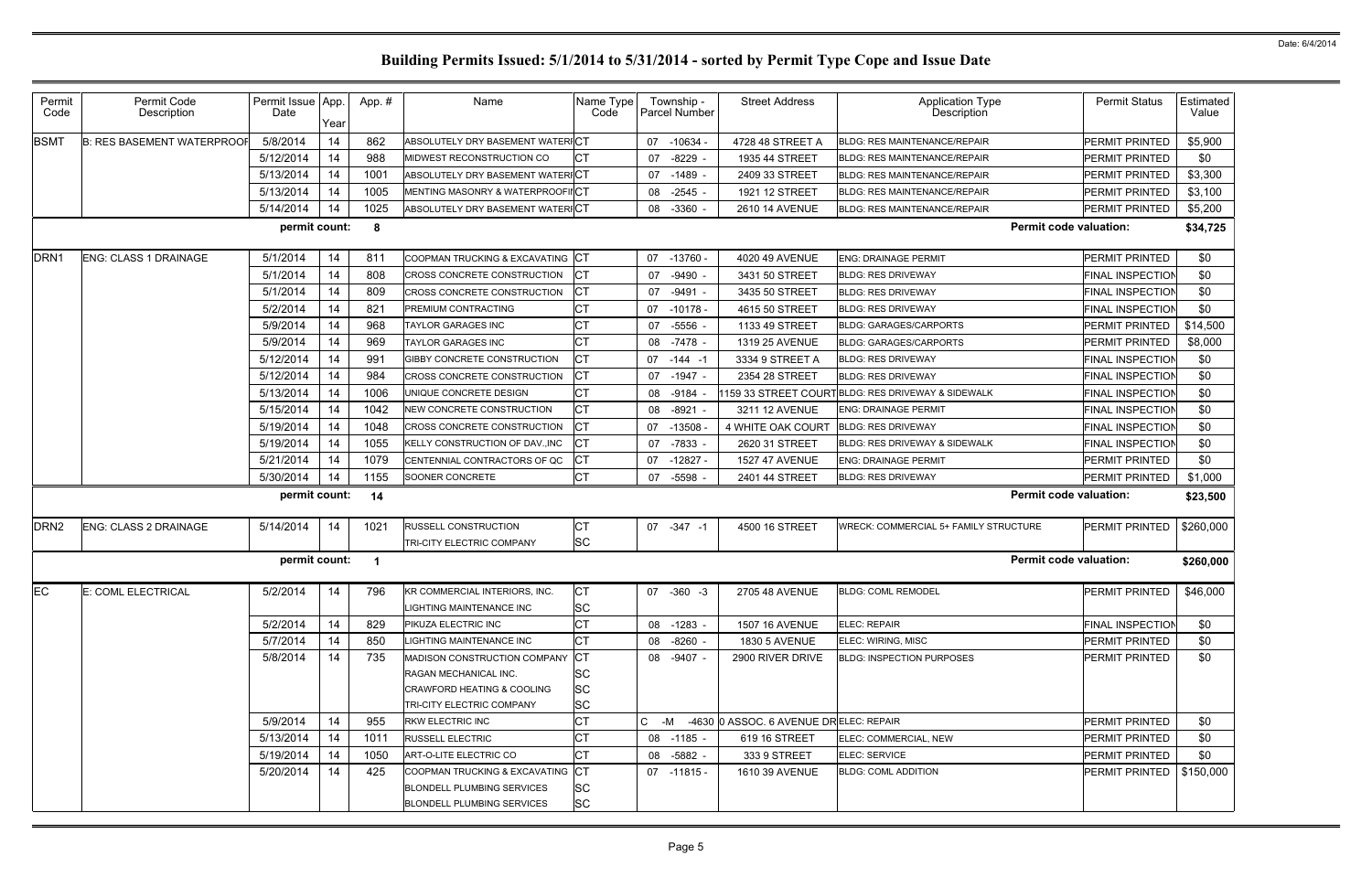| Permit<br>Code | Permit Code<br>Description | Permit Issue App.<br>Date | Year | App.# | Name                                           | Name Type<br>Code | Township -<br><b>Parcel Number</b> | <b>Street Address</b> | <b>Application Type</b><br>Description             | <b>Permit Status</b>          | Estimated<br>Value |
|----------------|----------------------------|---------------------------|------|-------|------------------------------------------------|-------------------|------------------------------------|-----------------------|----------------------------------------------------|-------------------------------|--------------------|
| EC             | E: COML ELECTRICAL         | 5/20/2014                 | 14   | 425   | MAHIEU ELECTRIC CO INC                         | SC                | 07 -11815 -                        | 1610 39 AVENUE        | <b>BLDG: COML ADDITION</b>                         | PERMIT PRINTED                | \$150,000          |
|                |                            | 5/20/2014                 | 14   | 1076  | <b>&amp; L ELECTRIC INC</b>                    | СT                | $-6251 -$<br>08                    | 401 46 STREET         | ELEC: REPAIR                                       | <b>PERMIT PRINTED</b>         | \$0                |
|                |                            | 5/22/2014                 | 14   | 614   | PRIMUS COMPANIES INC.                          | СT                | $07 - 13122$                       | 5111 22 AVENUE        | <b>BLDG: COML REMODEL</b>                          | PERMIT PRINTED                | \$329,200          |
|                |                            |                           |      |       | TRI-CITY ELECTRIC COMPANY                      | <b>SC</b>         |                                    |                       |                                                    |                               |                    |
|                |                            |                           |      |       | RYAN AND ASSOCIATES, INC                       | <b>SC</b>         |                                    |                       |                                                    |                               |                    |
|                |                            | 5/22/2014                 | 14   | 606   | <b>RUSSELL CONSTRUCTION</b>                    | СT                | $07 - 13129$                       | 2210 48 STREET        | <b>BLDG: COML REMODEL</b>                          | PERMIT PRINTED                | \$177,000          |
|                |                            |                           |      |       | ART-O-LITE ELECTRIC CO                         | SC                |                                    |                       |                                                    |                               |                    |
|                |                            | 5/22/2014                 | 14   | 1099  | LOVE ELECTRIC OF THE QUAD CITI                 | СT                | 08<br>$-5638 -$                    | 1413 16 AVENUE        | <b>ELEC: REPAIR</b>                                | PERMIT PRINTED                | \$0                |
|                |                            | 5/27/2014                 | 14   | 819   | QC GENERAL, INC                                | CТ                | 07 -12633                          | 4703 A 16 STREET      | <b>BLDG: COML REMODEL</b>                          | PERMIT PRINTED                | \$20,200           |
|                |                            |                           |      |       | <b>TOUM PLUMBING</b>                           | SC                |                                    |                       |                                                    |                               |                    |
|                |                            |                           |      |       | LOVE ELECTRIC OF THE QUAD CITI                 | <b>SC</b>         |                                    |                       |                                                    |                               |                    |
|                |                            | 5/29/2014                 | 14   | 1137  | ACME SIGN COMPANY INC                          | СT                | 07 -14619 -                        | 4740 38 AVENUE        | <b>BLDG: SIGN</b>                                  | <b>PERMIT PRINTED</b>         | \$3,425            |
|                |                            | 5/29/2014                 | 14   | 1135  | ACME SIGN COMPANY INC<br>ACME SIGN COMPANY INC | <b>SC</b><br>СT   | 08 -178 -                          | 2040 1 STREET A       | <b>BLDG: SIGN</b>                                  | <b>PERMIT PRINTED</b>         | \$3,450            |
|                |                            |                           |      |       | ACME SIGN COMPANY INC                          | SC                |                                    |                       |                                                    |                               |                    |
|                |                            | 5/29/2014                 | 14   | 1132  | ACME SIGN COMPANY INC                          | СT                | 08 -427 -                          | <b>2221 5 AVENUE</b>  | <b>BLDG: SIGN</b>                                  | <b>PERMIT PRINTED</b>         | \$6,100            |
|                |                            |                           |      |       | <b>ACME SIGN COMPANY INC</b>                   | <b>SC</b>         |                                    |                       |                                                    |                               |                    |
|                |                            | 5/29/2014                 | 14   | 1144  | SIMCO ELECTRIC AND COMMUNICATI                 | <b>ICT</b>        | $-5565$ -<br>08                    | 415 13 STREET         | <b>ELEC: SERVICE</b>                               | <b>PERMIT PRINTED</b>         | \$0                |
|                |                            | 5/30/2014                 | 14   | 713   | 33 CARPENTERS CONSTRUCTION INC CT              |                   | $07 - 11378$                       | 3706 43 STREET        | <b>BLDG:COML/NEW, PARKING GARAGES</b>              | PERMIT PRINTED                | \$80,000           |
|                |                            |                           |      |       | T STEELE CONSTRUCTION INC                      | <b>SC</b>         |                                    |                       |                                                    |                               |                    |
|                |                            | permit count:             |      | 18    |                                                |                   |                                    |                       |                                                    | <b>Permit code valuation:</b> | \$815,375          |
| ECI            | E: COML INVESTIGATION      | 5/19/2014                 | 14   | 1049  | PETERSON PLUMBING AND HEATING                  | <b>ICT</b>        | 07 -13018                          | 2501 52 AVENUE        | <b>INVESTIGATION</b>                               | <b>PERMIT PRINTED</b>         | \$0                |
|                |                            | permit count:             |      | -1    |                                                |                   |                                    |                       |                                                    | <b>Permit code valuation:</b> | \$0                |
| <b>ENA</b>     | <b>B: RES SIDEWALK</b>     | 5/14/2014                 | 14   | 1024  | <b>SUMMIT CONCRETE</b>                         | СT                | 07 -6536 -                         | 1129 39 STREET        | BLDG: RES DRIVEWAY & SIDEWALK                      | <b>PERMIT PRINTED</b>         | \$0                |
|                |                            | 5/19/2014                 | 14   | 1055  | KELLY CONSTRUCTION OF DAV., INC                | CТ                | -7833 -<br>07                      | 2620 31 STREET        | BLDG: RES DRIVEWAY & SIDEWALK                      | <b>FINAL INSPECTION</b>       | \$0                |
|                |                            | 5/29/2014                 | 14   | 1141  | <b>BRASSFIELD, BRUCE</b>                       | СT                | -12103 -<br>07                     |                       | 3515 56 STREET PLACE BLDG: RES DRIVEWAY & SIDEWALK | <b>FINAL INSPECTION</b>       | \$0                |
|                |                            | 5/30/2014                 | 14   | 1154  | SOONER CONCRETE                                | <b>ICT</b>        | 07 -14739 -                        | 2515 53 STREET        | BLDG: RES DRIVEWAY & SIDEWALK                      | PERMIT PRINTED                | \$1,200            |
|                |                            | permit count:             |      | 4     |                                                |                   |                                    |                       |                                                    | <b>Permit code valuation:</b> | \$1,200            |
| <b>ENB</b>     | <b>B: RES DRIVEWAY</b>     | 5/1/2014                  | 14   | 808   | CROSS CONCRETE CONSTRUCTION                    | СT                | 07 -9490 -                         | 3431 50 STREET        | <b>BLDG: RES DRIVEWAY</b>                          | <b>FINAL INSPECTION</b>       | \$0                |
|                |                            | 5/1/2014                  | 14   | 809   | <b>CROSS CONCRETE CONSTRUCTION</b>             | СT                | 07 -9491 -                         | 3435 50 STREET        | <b>BLDG: RES DRIVEWAY</b>                          | <b>FINAL INSPECTION</b>       | \$0                |
|                |                            | 5/2/2014                  | 14   | 821   | PREMIUM CONTRACTING                            | CТ                | 07 -10178 -                        | 4615 50 STREET        | <b>BLDG: RES DRIVEWAY</b>                          | <b>FINAL INSPECTION</b>       | \$0                |
|                |                            | 5/12/2014                 | 14   | 997   | ARCOS CONSTRUCTION                             | СT                | 08 -264 -                          | 1518 29 AVENUE        | <b>BLDG: RES DRIVEWAY</b>                          | <b>FINAL INSPECTION</b>       | \$1,200            |
|                |                            | 5/14/2014                 | 14   | 1024  | SUMMIT CONCRETE                                | CТ                | 07 -6536 -                         | 1129 39 STREET        | <b>BLDG: RES DRIVEWAY &amp; SIDEWALK</b>           | <b>PERMIT PRINTED</b>         | \$0                |
|                |                            | 5/19/2014                 | 14   | 1048  | <b>CROSS CONCRETE CONSTRUCTION</b>             | СT                | 07 -13508                          | 4 WHITE OAK COURT     | <b>BLDG: RES DRIVEWAY</b>                          | <b>FINAL INSPECTION</b>       | \$0                |
|                |                            | 5/19/2014                 | 14   | 1052  | <b>DCS ELECTRIC</b>                            | CТ                | 07 -608 -                          | 3434 19 AVENUE        | <b>BLDG: RES DRIVEWAY</b>                          | <b>FINAL INSPECTION</b>       | \$800              |
|                |                            | 5/23/2014                 | 14   | 1109  | SOONER CONCRETE                                | СT                | 08 -754 -                          | 1191 24 STREET        | <b>BLDG: RES DRIVEWAY</b>                          | PERMIT PRINTED                | \$0                |
|                |                            |                           |      |       |                                                |                   |                                    |                       |                                                    |                               |                    |
|                |                            | 5/27/2014                 | 14   | 1115  | <b>CROSS CONCRETE CONSTRUCTION</b>             | CТ                | 08 -1395 -                         | 1866 17 AVENUE        | <b>BLDG: RES DRIVEWAY</b>                          | <b>PERMIT PRINTED</b>         | \$0                |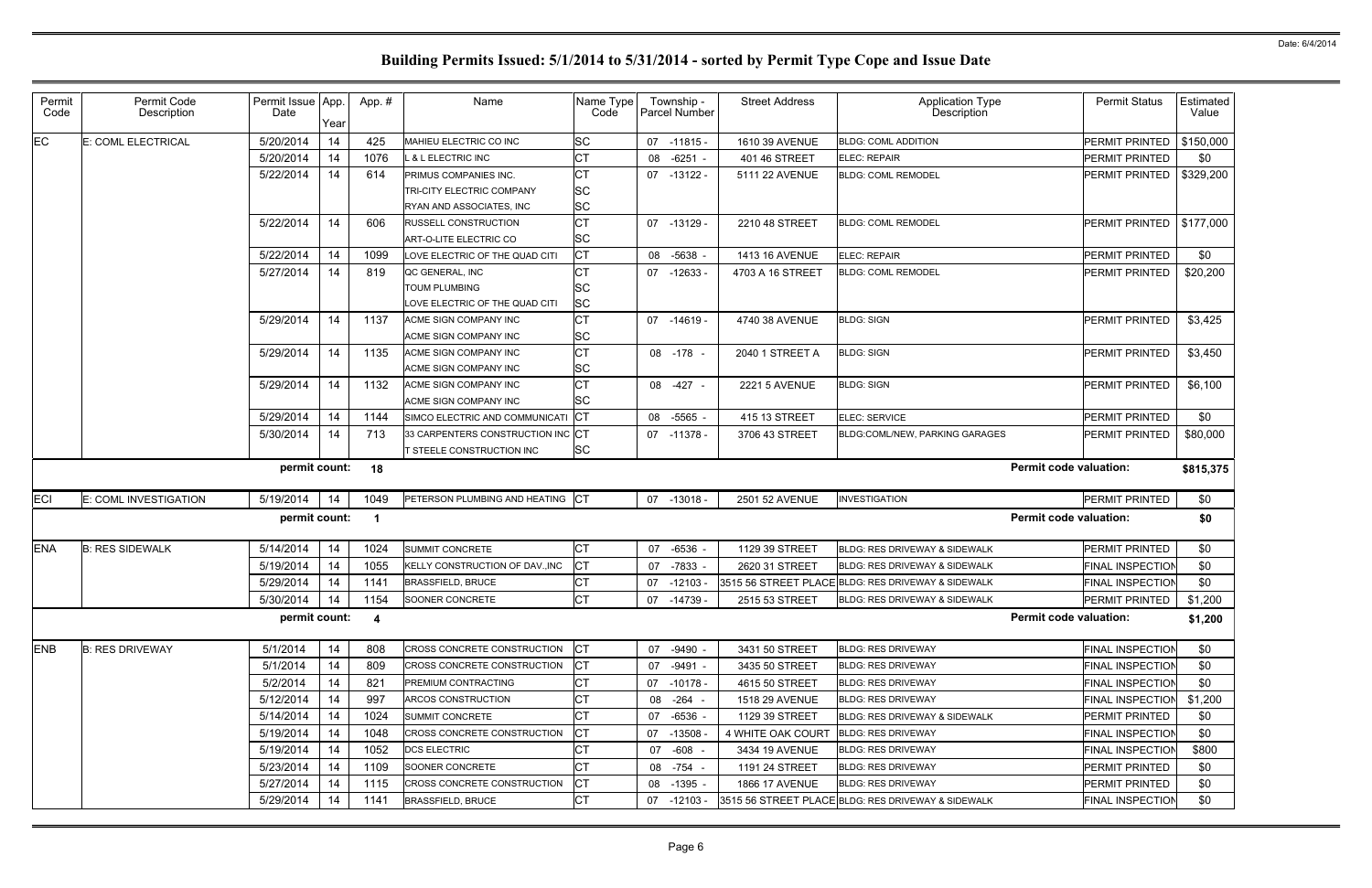| Permit<br>Code | Permit Code<br>Description | Permit Issue App<br>Date | Year | App.# | Name                                                                                                                                                                                                                                                                                    | Name Type<br>Code                                                                              | Township -<br>Parcel Number | <b>Street Address</b>                  | <b>Application Type</b><br>Description   | <b>Permit Status</b>          | Estimated<br>Value |
|----------------|----------------------------|--------------------------|------|-------|-----------------------------------------------------------------------------------------------------------------------------------------------------------------------------------------------------------------------------------------------------------------------------------------|------------------------------------------------------------------------------------------------|-----------------------------|----------------------------------------|------------------------------------------|-------------------------------|--------------------|
| <b>ENB</b>     | <b>B: RES DRIVEWAY</b>     | 5/29/2014                | 14   | 1140  | KLARKOWSKI CONSTRUCTION                                                                                                                                                                                                                                                                 | <b>CT</b>                                                                                      | $-5601 -$<br>08             | 1403 14 STREET                         | <b>BLDG: RES DRIVEWAY</b>                | <b>FINAL INSPECTION</b>       | \$0                |
|                |                            | 5/30/2014                | 14   | 1154  | SOONER CONCRETE                                                                                                                                                                                                                                                                         | <b>CT</b>                                                                                      | $-14739$<br>07              | 2515 53 STREET                         | <b>BLDG: RES DRIVEWAY &amp; SIDEWALK</b> | PERMIT PRINTED                | \$1,200            |
|                |                            | 5/30/2014                | 14   | 1155  | SOONER CONCRETE                                                                                                                                                                                                                                                                         | <b>CT</b>                                                                                      | -5598 -<br>07               | 2401 44 STREET                         | <b>BLDG: RES DRIVEWAY</b>                | PERMIT PRINTED                | \$1,000            |
|                |                            | permit count:            |      | 13    |                                                                                                                                                                                                                                                                                         |                                                                                                |                             |                                        |                                          | <b>Permit code valuation:</b> | \$4,200            |
| <b>END</b>     | <b>B: COML DRIVEWAY</b>    | 5/1/2014                 | 13   | 1352  | COLCON INDUSTRIES CORPORATION<br>SAUK VALLEY PLUMBING INC.<br><b>XTREME FIRE PROTECTION</b><br><b>XTREME FIRE PROTECTION</b><br><b>GREEN J. ELECTRIC LLC</b><br>TEMP-MASTERS, INC<br>HOMETOWN PLUMBING AND HEATING SC<br>JH CONCRETE CONSTRUCTION INC.<br>JH CONCRETE CONSTRUCTION INC. | IСТ<br><b>SC</b><br><b>SC</b><br><b>SC</b><br><b>SC</b><br><b>SC</b><br><b>SC</b><br><b>SC</b> | 07 -304 -1                  | 6600 44 AVENUE                         | BLDG:COML/NEW, STORES/CUSTOMER SERVICE   | PERMIT PRINTED #########      |                    |
|                |                            | permit count:            |      | -1    | <b>JACK FROST</b>                                                                                                                                                                                                                                                                       | <b>SC</b>                                                                                      |                             |                                        |                                          | <b>Permit code valuation:</b> | \$65,000,000       |
|                |                            |                          |      |       |                                                                                                                                                                                                                                                                                         |                                                                                                |                             |                                        |                                          |                               |                    |
| <b>ENF</b>     | ENG: MISC WORK ON R.O.W.   | 5/7/2014                 | 14   | 479   | <b>RYAN COMPANIES US INC</b><br>TRI-CITY ELECTRIC COMPANY<br><b>SCHEBLER COMPANY</b><br>RYAN AND ASSOCIATES, INC<br>TREIBER CONSTRUCTION CO<br>TREIBER CONSTRUCTION CO                                                                                                                  | <b>CT</b><br><b>SC</b><br><b>SC</b><br><b>SC</b><br><b>SC</b><br><b>SC</b>                     | 07<br>$-12583 - 1$          | 3900 26 AVENUE                         | <b>BLDG: COML REMODEL</b>                | PERMIT PRINTED                | \$889,000          |
|                |                            | permit count:            |      | -1    |                                                                                                                                                                                                                                                                                         |                                                                                                |                             |                                        |                                          | <b>Permit code valuation:</b> | \$889,000          |
| ER             | E: RES ELECTRICAL          | 5/1/2014                 | 14   | 813   | ROBERT'S ELECTRIC SERVICE                                                                                                                                                                                                                                                               | <b>CT</b>                                                                                      | 07<br>-6588                 | 3638 15 AVENUE COURTELEC: SERVICE      |                                          | PERMIT PRINTED                | \$0                |
|                |                            | 5/1/2014                 | 14   | 817   | <b>FONSECA ELECTRIC</b>                                                                                                                                                                                                                                                                 | <b>CT</b>                                                                                      | $-8910 -$<br>08             | 424 30 AVENUE                          | ELEC: SERVICE                            | <b>FINAL INSPECTION</b>       | \$0                |
|                |                            | 5/1/2014                 | 14   | 818   | <b>FONSECA ELECTRIC</b>                                                                                                                                                                                                                                                                 | <b>CT</b>                                                                                      | 08<br>-8910 -               | 426 30 AVENUE                          | ELEC: SERVICE                            | FINAL INSPECTION              | \$0                |
|                |                            | 5/7/2014                 | 14   | 854   | ART-O-LITE ELECTRIC CO                                                                                                                                                                                                                                                                  | C <sub>T</sub>                                                                                 | 08 -8688 -                  | 907 32 AVENUE                          | ELEC: SERVICE                            | PERMIT PRINTED                | \$0                |
|                |                            | 5/13/2014                | 14   | 1012  | ROCK RIVER ELECTRIC, INC                                                                                                                                                                                                                                                                | <b>CT</b>                                                                                      | 07 -618 -A                  | 3619 22 AVENUE                         | <b>ELEC: SERVICE</b>                     | PERMIT PRINTED                | \$0                |
|                |                            | 5/14/2014                | 14   | 1017  | QUAD CITY ELECTRIC SERVICE                                                                                                                                                                                                                                                              | <b>CT</b>                                                                                      | 08 -7035 -                  | 5116 8 AVENUE                          | ELEC: WIRING, MISC                       | <b>FINAL INSPECTION</b>       | \$0                |
|                |                            | 5/16/2014                | 14   | 1045  | MAHIEU ELECTRIC CO INC                                                                                                                                                                                                                                                                  | <b>CT</b>                                                                                      | 08 -8434 -1                 | 1633 30 AVENUE                         | <b>ELEC: SERVICE</b>                     | <b>FINAL INSPECTION</b>       | \$0                |
|                |                            | 5/19/2014                | 14   | 971   | <b>TAYLOR GARAGES INC</b><br><b>PROPERTY OWNER</b>                                                                                                                                                                                                                                      | <b>CT</b><br><b>SC</b>                                                                         | 08 -2134 -                  | 423 39 STREET                          | <b>BLDG: GARAGES/CARPORTS</b>            | <b>FINAL INSPECTION</b>       | \$9,300            |
|                |                            | 5/20/2014                | 14   | 1073  | ADVANTAGE ELCTRL SERVICES INC                                                                                                                                                                                                                                                           | <b>CT</b>                                                                                      | 07 -11781 -                 | 4708 11 AVENUE D                       | <b>ELEC: REWIRE</b>                      | PERMIT PRINTED                | \$0                |
|                |                            | 5/20/2014                | 14   | 1075  | FW PROPERTY MAINTENANCE                                                                                                                                                                                                                                                                 | СT                                                                                             | 07 -241 -6                  | 3200 55 STREET COURTELEC: WIRING, MISC |                                          | PERMIT PRINTED                | \$0                |
|                |                            | 5/20/2014                | 14   | 1074  | ADVANTAGE ELCTRL SERVICES INC                                                                                                                                                                                                                                                           | СT                                                                                             | 08 -8146 -                  | 2719 11 AVENUE C                       | <b>ELEC: REWIRE</b>                      | PERMIT PRINTED                | \$0                |
|                |                            | 5/21/2014                | 14   | 336   | <b>PROPERTY OWNER</b><br><b>PROPERTY OWNER</b>                                                                                                                                                                                                                                          | <b>CT</b><br><b>SC</b>                                                                         | 08 -3792 -                  | 1014 29 STREET                         | <b>BLDG: GARAGES/CARPORTS</b>            | PERMIT PRINTED                | \$10,080           |
|                |                            | 5/22/2014                | 14   | 1088  | TRI-CITY ELECTRIC COMPANY                                                                                                                                                                                                                                                               | <b>CT</b>                                                                                      | 08 -6461 -27                | 3201 15 STREET A                       | <b>ELEC: SERVICE</b>                     | FINAL INSPECTION              | \$0                |
|                |                            | 5/28/2014                | 14   | 1122  | AMERICAN ELECTRIC INC                                                                                                                                                                                                                                                                   | СT                                                                                             | 08 -8909 -                  | 420 30 AVENUE                          | <b>ELEC: SERVICE</b>                     | PERMIT PRINTED                | \$0                |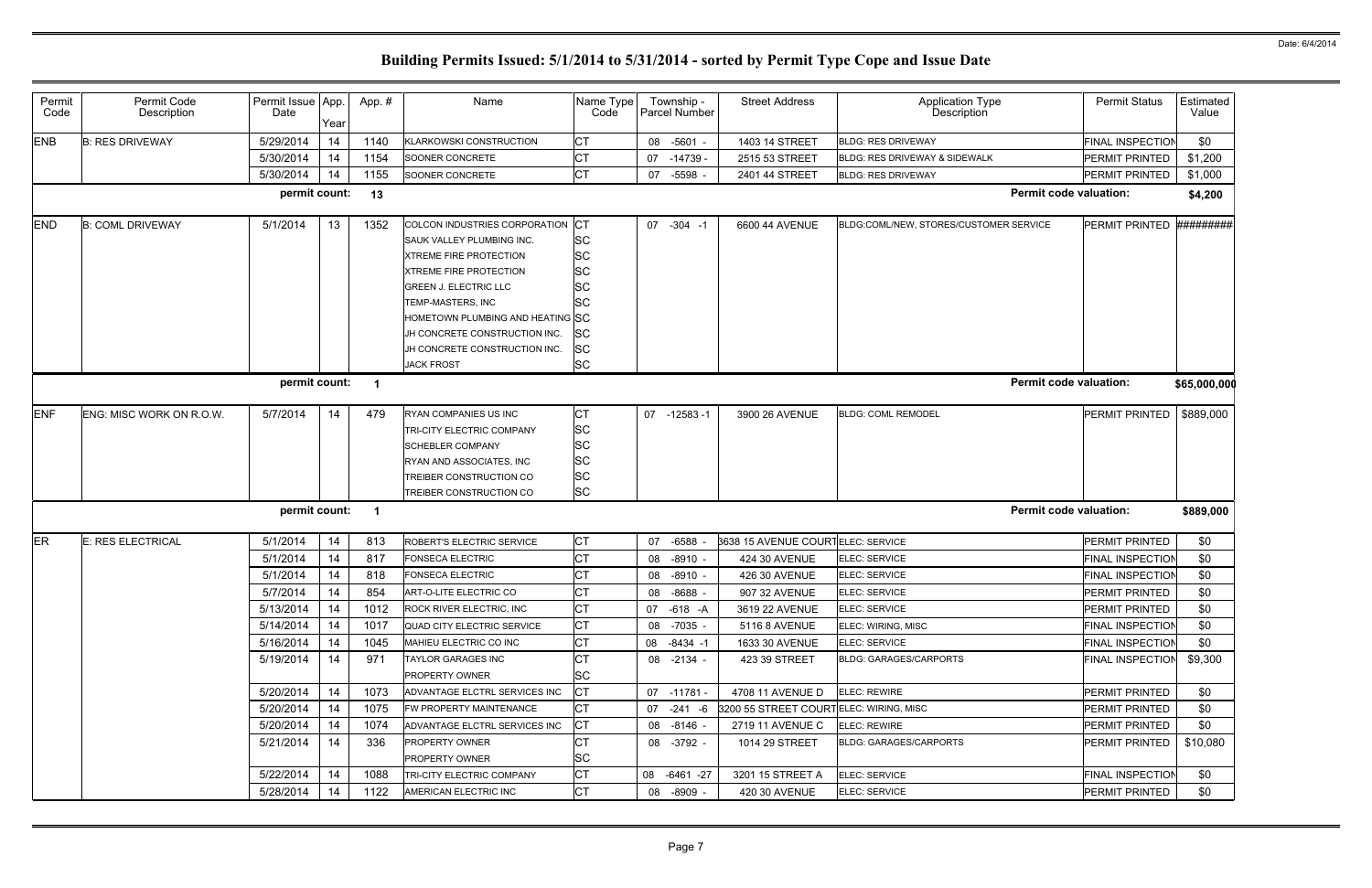| Permit<br>Code | Permit Code<br>Description | Permit Issue App.<br>Date | Year     | App.#        | Name                                                                                                                                                                                                                                                                                                                                 | Name Type<br>Code                                                                                                        | Township -<br>Parcel Number    | <b>Street Address</b>                  | Application Type<br><b>Description</b>                                   | <b>Permit Status</b>                       | Estimated<br>Value |
|----------------|----------------------------|---------------------------|----------|--------------|--------------------------------------------------------------------------------------------------------------------------------------------------------------------------------------------------------------------------------------------------------------------------------------------------------------------------------------|--------------------------------------------------------------------------------------------------------------------------|--------------------------------|----------------------------------------|--------------------------------------------------------------------------|--------------------------------------------|--------------------|
| ER             | <b>E: RES ELECTRICAL</b>   | 5/29/2014                 | 14       | 1138         | MAHIEU ELECTRIC CO INC                                                                                                                                                                                                                                                                                                               | <b>CT</b>                                                                                                                | 07 -732 -                      | 5110 11 AVENUE A                       | ELEC: SERVICE                                                            | <b>FINAL INSPECTION</b>                    | \$0                |
|                |                            | 5/29/2014                 | 14       | 1134         | ULTIMATE ELECTRIC UNLIMITED                                                                                                                                                                                                                                                                                                          | СT                                                                                                                       | 08 -311 -                      | 1300 32 AVENUE                         | ELEC: WIRING, MISC                                                       | <b>FINAL INSPECTION</b>                    | \$0                |
|                |                            | 5/30/2014                 | 14       | 1147         | ADVANTAGE ELCTRL SERVICES INC                                                                                                                                                                                                                                                                                                        | <b>CT</b>                                                                                                                | $-934 -2$<br>07                | 1154 54 STREET                         | ELEC: SERVICE                                                            | PERMIT PRINTED                             | \$0                |
|                |                            | permit count:             |          | 17           |                                                                                                                                                                                                                                                                                                                                      |                                                                                                                          |                                |                                        | <b>Permit code valuation:</b>                                            |                                            | \$19,380           |
| <b>EZC</b>     | E: EZ/COML, ELECTRICAL     | 5/12/2014                 | 14       | 635          | <b>HERA CONSTRUCTION</b><br><b>TRITON PLUMBING</b><br>ADVANCED MECH. & GEOTHERMAL<br>L & L ELECTRIC INC                                                                                                                                                                                                                              | СT<br>lsc<br><b>SC</b><br><b>SC</b>                                                                                      | 08 -3984 -                     | 4320 4 AVENUE                          | <b>BLDG: COML ADDITION</b>                                               | PERMIT PRINTED                             | \$100,000          |
|                |                            | 5/13/2014                 | 14       | 843          | DAVENPORT GENERAL SERVICES COFCT<br><b>QUINN ELECTRIC</b>                                                                                                                                                                                                                                                                            | lSC                                                                                                                      | 08 -5411 -                     | 1701 RIVER DRIVE                       | <b>BLDG: COML REMODEL</b>                                                | <b>PERMIT PRINTED</b>                      | \$11,000           |
|                |                            | 5/20/2014                 | 14       | 475          | <b>PROPERTY OWNER</b><br><b>EWERT PLUMBING</b><br>TOTAL MAINTENANCE INC<br>KOEHLER ELECTRIC INC, J W                                                                                                                                                                                                                                 | СT<br>SC<br><b>SC</b><br><b>SC</b>                                                                                       | 07<br>$-347 - 1$               | 4500 16 STREET                         | <b>BLDG: COML REMODEL</b>                                                | <b>PERMIT PRINTED</b>                      | \$116,624          |
|                |                            | 5/21/2014                 | 14       | 473          | <b>PROPERTY OWNER</b><br><b>EWERT PLUMBING</b><br>ADVANCED MECH. & GEOTHERMAL<br><b>ELITE ELECTRIC</b>                                                                                                                                                                                                                               | <b>CT</b><br>SC<br>SC<br><b>SC</b>                                                                                       | 08 -5525 -                     | <b>1417 5 AVENUE</b>                   | <b>BLDG: COML REMODEL</b>                                                | <b>FINAL INSPECTION</b>                    | \$3,350            |
|                |                            | 5/29/2014                 | 14       | 1021         | <b>RUSSELL CONSTRUCTION</b><br>TRI-CITY ELECTRIC COMPANY                                                                                                                                                                                                                                                                             | <b>CT</b><br><b>SC</b>                                                                                                   | 07 -347 -1                     | 4500 16 STREET                         | WRECK: COMMERCIAL 5+ FAMILY STRUCTURE                                    | PERMIT PRINTED                             | \$260,000          |
|                |                            | permit count:             |          | 5            |                                                                                                                                                                                                                                                                                                                                      |                                                                                                                          |                                |                                        | <b>Permit code valuation:</b>                                            |                                            | \$490,974          |
| <b>MC</b>      | M: COML MECHANICAL         | 5/5/2014                  | 14       | 838          | KALE HEATING & AC                                                                                                                                                                                                                                                                                                                    | <b>CT</b>                                                                                                                | 08<br>$-553 - 2$               | 3301 4 AVENUE                          | HTG: FURNACE/AC, REPLACE                                                 | PERMIT PRINTED                             | \$0                |
|                |                            | 5/12/2014                 | 14       | 974          | <b>CRAWFORD HEATING &amp; COOLING</b>                                                                                                                                                                                                                                                                                                | <b>CT</b>                                                                                                                | 07 -882 -                      | 3000 41 STREET                         | HTG: OTHER, INSTALL/REPLACE                                              | PERMIT PRINTED                             | \$0                |
|                |                            | 5/20/2014<br>5/20/2014    | 13<br>14 | 1352<br>1069 | COLCON INDUSTRIES CORPORATION<br>SAUK VALLEY PLUMBING INC.<br><b>XTREME FIRE PROTECTION</b><br>XTREME FIRE PROTECTION<br><b>GREEN J. ELECTRIC LLC</b><br>TEMP-MASTERS, INC<br>HOMETOWN PLUMBING AND HEATING SC<br>JH CONCRETE CONSTRUCTION INC.<br>JH CONCRETE CONSTRUCTION INC.<br><b>JACK FROST</b><br>BIG RIVER HEATING & COOLING | IСТ<br><b>SC</b><br><b>SC</b><br><b>SC</b><br><b>SC</b><br><b>SC</b><br><b>SC</b><br><b>SC</b><br><b>SC</b><br><b>CT</b> | $-304 - 1$<br>07<br>08 -1167 - | 6600 44 AVENUE<br><b>1528 6 AVENUE</b> | BLDG:COML/NEW, STORES/CUSTOMER SERVICE<br>HTG: AIR CONDITIONING, REPLACE | PERMIT PRINTED #########<br>PERMIT PRINTED | \$0                |
|                |                            | 5/22/2014                 | 14       | 1094         | <b>TOTAL MAINTENANCE INC</b>                                                                                                                                                                                                                                                                                                         | <b>CT</b>                                                                                                                | 07<br>$-12830 - 1$             | 1522 47 AVENUE                         | HTG: AIR CONDITIONING, REPLACE                                           | PERMIT PRINTED                             | \$0                |
|                |                            | 5/23/2014                 | 14       | 1103         | CRAWFORD HEATING & COOLING                                                                                                                                                                                                                                                                                                           | <b>CT</b>                                                                                                                | 07 -12827 -                    | <b>1527 47 AVENUE</b>                  | HTG: OTHER, INSTALL/REPLACE                                              | PERMIT PRINTED                             | \$0                |
|                |                            | permit count:             |          | 6            |                                                                                                                                                                                                                                                                                                                                      |                                                                                                                          |                                |                                        | <b>Permit code valuation:</b>                                            |                                            | \$65,000,000       |
| <b>MEZC</b>    | M: EZ/COML, MECHANICAL     | 5/9/2014                  | 14       | 635          | <b>HERA CONSTRUCTION</b><br><b>TRITON PLUMBING</b>                                                                                                                                                                                                                                                                                   | СT<br><b>SC</b>                                                                                                          | 08 - 3984 -                    | 4320 4 AVENUE                          | <b>BLDG: COML ADDITION</b>                                               | PERMIT PRINTED                             | \$100,000          |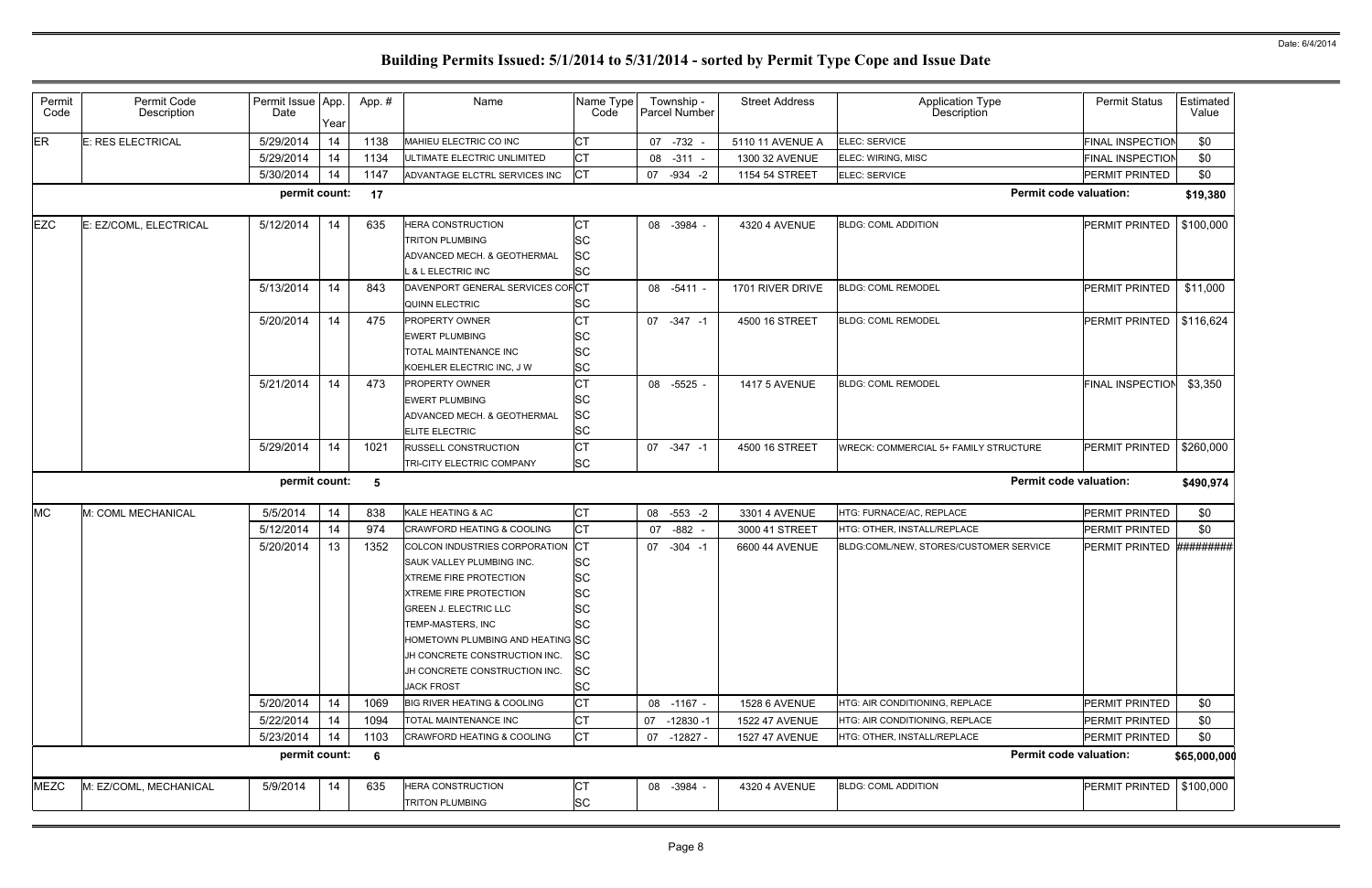| SC<br><b>MEZC</b><br>M: EZ/COML, MECHANICAL<br>5/9/2014<br>14<br>08 - 3984 -<br>PERMIT PRINTED<br>635<br>ADVANCED MECH. & GEOTHERMAL<br>4320 4 AVENUE<br><b>BLDG: COML ADDITION</b><br>L & L ELECTRIC INC<br><b>SC</b><br>СT<br>5/20/2014<br>14<br>PERMIT PRINTED<br>475<br><b>PROPERTY OWNER</b><br>07 -347 -1<br>4500 16 STREET<br><b>BLDG: COML REMODEL</b><br>SC<br><b>EWERT PLUMBING</b><br><b>SC</b><br><b>TOTAL MAINTENANCE INC</b><br><b>SC</b><br>KOEHLER ELECTRIC INC, J W<br>permit count:<br><b>Permit code valuation:</b><br>$\overline{2}$<br><b>MR</b><br>СT<br>M: RES MECHANICAL<br>5/1/2014<br>14<br>814<br>1829 33 STREET<br><b>PERMIT PRINTED</b><br>FREED HEATING & AC<br>07 -1715 -<br>HTG: AIR CONDITIONING, REPLACE<br><b>CT</b><br>5/5/2014<br>14<br>840<br>4615 50 STREET<br>PERMIT PRINTED<br>$-10178$<br>HTG: AIR CONDITIONING, REPLACE<br><b>BRADY COMPANY, JL</b><br>07<br>СT<br>5/5/2014<br>14<br>839<br>$-13496$<br>4200 22 AVENUE<br><b>PERMIT PRINTED</b><br>KALE HEATING & AC<br>07<br>HTG: BOILER/FURNACE, REPLACE<br>СT<br>5/5/2014<br>14<br>833<br><b>FREED HEATING &amp; AC</b><br>HTG: FURNACE/AC, REPLACE<br>$-8844 -$<br>1801 13 AVENUE<br><b>PERMIT PRINTED</b><br>08<br><b>CT</b><br>1000<br>5/13/2014<br>14<br>TOTAL MAINTENANCE INC<br>-618 -A<br>3619 22 AVENUE<br>HTG: FURNACE/AC, REPLACE<br>07<br><b>PERMIT PRINTED</b><br><b>CT</b><br>5/13/2014<br>14<br>999<br>DOUG'S HEATING & AIR COND<br>$-6534 -$<br>1121 39 STREET<br>HTG: FURNACE/AC, REPLACE<br><b>PERMIT PRINTED</b><br>07<br><b>CT</b><br>5/20/2014<br>14<br>1065<br><b>GABRILSON HEATING &amp; AC</b><br>$-12969$<br>HTG: FURNACE/AC, REPLACE<br>07<br>3812 16 AVENUE<br><b>PERMIT PRINTED</b><br>СT<br>1064<br>5/20/2014<br>14<br><b>SCHEBLER COMPANY</b><br>$-8944 -$<br>2620 2 STREET<br>HTG: FURNACE/AC, REPLACE<br><b>PERMIT PRINTED</b><br>08<br><b>CT</b><br>5/22/2014<br>1095<br>14<br>TOTAL MAINTENANCE INC<br>$-3432 -$<br>HTG: BOILER/FURNACE, REPLACE<br><b>1105 11 AVENUE</b><br><b>PERMIT PRINTED</b><br>08<br><b>CT</b><br>5/23/2014<br>1101<br>KALE HEATING & AC<br>3821 10 AVENUE PLACE HTG: AIR CONDITIONING, REPLACE<br>PERMIT PRINTED<br>14<br>07<br>-6444 -<br><b>Permit code valuation:</b><br>permit count:<br>10<br>PC<br>P: COML PLUMBING<br>5/6/2014<br>819<br>QC GENERAL, INC<br>СT<br><b>BLDG: COML REMODEL</b><br>PERMIT PRINTED<br>14<br>07 -12633<br>4703 A 16 STREET<br>SC<br><b>TOUM PLUMBING</b><br><b>SC</b><br>LOVE ELECTRIC OF THE QUAD CITI<br>СT<br>5/22/2014<br>14<br>614<br>PRIMUS COMPANIES INC.<br>5111 22 AVENUE<br><b>BLDG: COML REMODEL</b><br><b>PERMIT PRINTED</b><br>07 -13122<br><b>SC</b><br>TRI-CITY ELECTRIC COMPANY<br><b>SC</b><br>RYAN AND ASSOCIATES, INC<br><b>Permit code valuation:</b><br>permit count:<br>$\overline{2}$<br>PCR <sub>6</sub><br><b>CT</b><br>5/23/2014<br>14<br>P: RES GAS MTR RECONCT (6 MC<br>1100<br><b>FIERS PLUMBING</b><br>PERMIT PRINTED<br>08 -2719 -<br>407 52 STREET<br>PLBG: GAS MTR RECONNECT AFTER 6 MONTHS | \$100,000<br>\$116,624<br>\$216,624<br>\$0<br>\$0<br>\$0<br>\$0<br>\$0<br>\$0<br>\$0<br>\$0 |
|----------------------------------------------------------------------------------------------------------------------------------------------------------------------------------------------------------------------------------------------------------------------------------------------------------------------------------------------------------------------------------------------------------------------------------------------------------------------------------------------------------------------------------------------------------------------------------------------------------------------------------------------------------------------------------------------------------------------------------------------------------------------------------------------------------------------------------------------------------------------------------------------------------------------------------------------------------------------------------------------------------------------------------------------------------------------------------------------------------------------------------------------------------------------------------------------------------------------------------------------------------------------------------------------------------------------------------------------------------------------------------------------------------------------------------------------------------------------------------------------------------------------------------------------------------------------------------------------------------------------------------------------------------------------------------------------------------------------------------------------------------------------------------------------------------------------------------------------------------------------------------------------------------------------------------------------------------------------------------------------------------------------------------------------------------------------------------------------------------------------------------------------------------------------------------------------------------------------------------------------------------------------------------------------------------------------------------------------------------------------------------------------------------------------------------------------------------------------------------------------------------------------------------------------------------------------------------------------------------------------------------------------------------------------------------------------------------------------------------------------------------------------------------------------------------------------------------------------------------------------------------------------------------------------------------------------------------------------------------------------------------------------|---------------------------------------------------------------------------------------------|
|                                                                                                                                                                                                                                                                                                                                                                                                                                                                                                                                                                                                                                                                                                                                                                                                                                                                                                                                                                                                                                                                                                                                                                                                                                                                                                                                                                                                                                                                                                                                                                                                                                                                                                                                                                                                                                                                                                                                                                                                                                                                                                                                                                                                                                                                                                                                                                                                                                                                                                                                                                                                                                                                                                                                                                                                                                                                                                                                                                                                                      |                                                                                             |
|                                                                                                                                                                                                                                                                                                                                                                                                                                                                                                                                                                                                                                                                                                                                                                                                                                                                                                                                                                                                                                                                                                                                                                                                                                                                                                                                                                                                                                                                                                                                                                                                                                                                                                                                                                                                                                                                                                                                                                                                                                                                                                                                                                                                                                                                                                                                                                                                                                                                                                                                                                                                                                                                                                                                                                                                                                                                                                                                                                                                                      |                                                                                             |
|                                                                                                                                                                                                                                                                                                                                                                                                                                                                                                                                                                                                                                                                                                                                                                                                                                                                                                                                                                                                                                                                                                                                                                                                                                                                                                                                                                                                                                                                                                                                                                                                                                                                                                                                                                                                                                                                                                                                                                                                                                                                                                                                                                                                                                                                                                                                                                                                                                                                                                                                                                                                                                                                                                                                                                                                                                                                                                                                                                                                                      |                                                                                             |
|                                                                                                                                                                                                                                                                                                                                                                                                                                                                                                                                                                                                                                                                                                                                                                                                                                                                                                                                                                                                                                                                                                                                                                                                                                                                                                                                                                                                                                                                                                                                                                                                                                                                                                                                                                                                                                                                                                                                                                                                                                                                                                                                                                                                                                                                                                                                                                                                                                                                                                                                                                                                                                                                                                                                                                                                                                                                                                                                                                                                                      |                                                                                             |
|                                                                                                                                                                                                                                                                                                                                                                                                                                                                                                                                                                                                                                                                                                                                                                                                                                                                                                                                                                                                                                                                                                                                                                                                                                                                                                                                                                                                                                                                                                                                                                                                                                                                                                                                                                                                                                                                                                                                                                                                                                                                                                                                                                                                                                                                                                                                                                                                                                                                                                                                                                                                                                                                                                                                                                                                                                                                                                                                                                                                                      |                                                                                             |
|                                                                                                                                                                                                                                                                                                                                                                                                                                                                                                                                                                                                                                                                                                                                                                                                                                                                                                                                                                                                                                                                                                                                                                                                                                                                                                                                                                                                                                                                                                                                                                                                                                                                                                                                                                                                                                                                                                                                                                                                                                                                                                                                                                                                                                                                                                                                                                                                                                                                                                                                                                                                                                                                                                                                                                                                                                                                                                                                                                                                                      |                                                                                             |
|                                                                                                                                                                                                                                                                                                                                                                                                                                                                                                                                                                                                                                                                                                                                                                                                                                                                                                                                                                                                                                                                                                                                                                                                                                                                                                                                                                                                                                                                                                                                                                                                                                                                                                                                                                                                                                                                                                                                                                                                                                                                                                                                                                                                                                                                                                                                                                                                                                                                                                                                                                                                                                                                                                                                                                                                                                                                                                                                                                                                                      |                                                                                             |
|                                                                                                                                                                                                                                                                                                                                                                                                                                                                                                                                                                                                                                                                                                                                                                                                                                                                                                                                                                                                                                                                                                                                                                                                                                                                                                                                                                                                                                                                                                                                                                                                                                                                                                                                                                                                                                                                                                                                                                                                                                                                                                                                                                                                                                                                                                                                                                                                                                                                                                                                                                                                                                                                                                                                                                                                                                                                                                                                                                                                                      |                                                                                             |
|                                                                                                                                                                                                                                                                                                                                                                                                                                                                                                                                                                                                                                                                                                                                                                                                                                                                                                                                                                                                                                                                                                                                                                                                                                                                                                                                                                                                                                                                                                                                                                                                                                                                                                                                                                                                                                                                                                                                                                                                                                                                                                                                                                                                                                                                                                                                                                                                                                                                                                                                                                                                                                                                                                                                                                                                                                                                                                                                                                                                                      |                                                                                             |
|                                                                                                                                                                                                                                                                                                                                                                                                                                                                                                                                                                                                                                                                                                                                                                                                                                                                                                                                                                                                                                                                                                                                                                                                                                                                                                                                                                                                                                                                                                                                                                                                                                                                                                                                                                                                                                                                                                                                                                                                                                                                                                                                                                                                                                                                                                                                                                                                                                                                                                                                                                                                                                                                                                                                                                                                                                                                                                                                                                                                                      |                                                                                             |
|                                                                                                                                                                                                                                                                                                                                                                                                                                                                                                                                                                                                                                                                                                                                                                                                                                                                                                                                                                                                                                                                                                                                                                                                                                                                                                                                                                                                                                                                                                                                                                                                                                                                                                                                                                                                                                                                                                                                                                                                                                                                                                                                                                                                                                                                                                                                                                                                                                                                                                                                                                                                                                                                                                                                                                                                                                                                                                                                                                                                                      |                                                                                             |
|                                                                                                                                                                                                                                                                                                                                                                                                                                                                                                                                                                                                                                                                                                                                                                                                                                                                                                                                                                                                                                                                                                                                                                                                                                                                                                                                                                                                                                                                                                                                                                                                                                                                                                                                                                                                                                                                                                                                                                                                                                                                                                                                                                                                                                                                                                                                                                                                                                                                                                                                                                                                                                                                                                                                                                                                                                                                                                                                                                                                                      |                                                                                             |
|                                                                                                                                                                                                                                                                                                                                                                                                                                                                                                                                                                                                                                                                                                                                                                                                                                                                                                                                                                                                                                                                                                                                                                                                                                                                                                                                                                                                                                                                                                                                                                                                                                                                                                                                                                                                                                                                                                                                                                                                                                                                                                                                                                                                                                                                                                                                                                                                                                                                                                                                                                                                                                                                                                                                                                                                                                                                                                                                                                                                                      |                                                                                             |
|                                                                                                                                                                                                                                                                                                                                                                                                                                                                                                                                                                                                                                                                                                                                                                                                                                                                                                                                                                                                                                                                                                                                                                                                                                                                                                                                                                                                                                                                                                                                                                                                                                                                                                                                                                                                                                                                                                                                                                                                                                                                                                                                                                                                                                                                                                                                                                                                                                                                                                                                                                                                                                                                                                                                                                                                                                                                                                                                                                                                                      |                                                                                             |
|                                                                                                                                                                                                                                                                                                                                                                                                                                                                                                                                                                                                                                                                                                                                                                                                                                                                                                                                                                                                                                                                                                                                                                                                                                                                                                                                                                                                                                                                                                                                                                                                                                                                                                                                                                                                                                                                                                                                                                                                                                                                                                                                                                                                                                                                                                                                                                                                                                                                                                                                                                                                                                                                                                                                                                                                                                                                                                                                                                                                                      | \$0                                                                                         |
|                                                                                                                                                                                                                                                                                                                                                                                                                                                                                                                                                                                                                                                                                                                                                                                                                                                                                                                                                                                                                                                                                                                                                                                                                                                                                                                                                                                                                                                                                                                                                                                                                                                                                                                                                                                                                                                                                                                                                                                                                                                                                                                                                                                                                                                                                                                                                                                                                                                                                                                                                                                                                                                                                                                                                                                                                                                                                                                                                                                                                      | \$0                                                                                         |
|                                                                                                                                                                                                                                                                                                                                                                                                                                                                                                                                                                                                                                                                                                                                                                                                                                                                                                                                                                                                                                                                                                                                                                                                                                                                                                                                                                                                                                                                                                                                                                                                                                                                                                                                                                                                                                                                                                                                                                                                                                                                                                                                                                                                                                                                                                                                                                                                                                                                                                                                                                                                                                                                                                                                                                                                                                                                                                                                                                                                                      | \$0                                                                                         |
|                                                                                                                                                                                                                                                                                                                                                                                                                                                                                                                                                                                                                                                                                                                                                                                                                                                                                                                                                                                                                                                                                                                                                                                                                                                                                                                                                                                                                                                                                                                                                                                                                                                                                                                                                                                                                                                                                                                                                                                                                                                                                                                                                                                                                                                                                                                                                                                                                                                                                                                                                                                                                                                                                                                                                                                                                                                                                                                                                                                                                      | \$20,200                                                                                    |
|                                                                                                                                                                                                                                                                                                                                                                                                                                                                                                                                                                                                                                                                                                                                                                                                                                                                                                                                                                                                                                                                                                                                                                                                                                                                                                                                                                                                                                                                                                                                                                                                                                                                                                                                                                                                                                                                                                                                                                                                                                                                                                                                                                                                                                                                                                                                                                                                                                                                                                                                                                                                                                                                                                                                                                                                                                                                                                                                                                                                                      |                                                                                             |
|                                                                                                                                                                                                                                                                                                                                                                                                                                                                                                                                                                                                                                                                                                                                                                                                                                                                                                                                                                                                                                                                                                                                                                                                                                                                                                                                                                                                                                                                                                                                                                                                                                                                                                                                                                                                                                                                                                                                                                                                                                                                                                                                                                                                                                                                                                                                                                                                                                                                                                                                                                                                                                                                                                                                                                                                                                                                                                                                                                                                                      |                                                                                             |
|                                                                                                                                                                                                                                                                                                                                                                                                                                                                                                                                                                                                                                                                                                                                                                                                                                                                                                                                                                                                                                                                                                                                                                                                                                                                                                                                                                                                                                                                                                                                                                                                                                                                                                                                                                                                                                                                                                                                                                                                                                                                                                                                                                                                                                                                                                                                                                                                                                                                                                                                                                                                                                                                                                                                                                                                                                                                                                                                                                                                                      | \$329,200                                                                                   |
|                                                                                                                                                                                                                                                                                                                                                                                                                                                                                                                                                                                                                                                                                                                                                                                                                                                                                                                                                                                                                                                                                                                                                                                                                                                                                                                                                                                                                                                                                                                                                                                                                                                                                                                                                                                                                                                                                                                                                                                                                                                                                                                                                                                                                                                                                                                                                                                                                                                                                                                                                                                                                                                                                                                                                                                                                                                                                                                                                                                                                      |                                                                                             |
|                                                                                                                                                                                                                                                                                                                                                                                                                                                                                                                                                                                                                                                                                                                                                                                                                                                                                                                                                                                                                                                                                                                                                                                                                                                                                                                                                                                                                                                                                                                                                                                                                                                                                                                                                                                                                                                                                                                                                                                                                                                                                                                                                                                                                                                                                                                                                                                                                                                                                                                                                                                                                                                                                                                                                                                                                                                                                                                                                                                                                      |                                                                                             |
|                                                                                                                                                                                                                                                                                                                                                                                                                                                                                                                                                                                                                                                                                                                                                                                                                                                                                                                                                                                                                                                                                                                                                                                                                                                                                                                                                                                                                                                                                                                                                                                                                                                                                                                                                                                                                                                                                                                                                                                                                                                                                                                                                                                                                                                                                                                                                                                                                                                                                                                                                                                                                                                                                                                                                                                                                                                                                                                                                                                                                      | \$349,400                                                                                   |
|                                                                                                                                                                                                                                                                                                                                                                                                                                                                                                                                                                                                                                                                                                                                                                                                                                                                                                                                                                                                                                                                                                                                                                                                                                                                                                                                                                                                                                                                                                                                                                                                                                                                                                                                                                                                                                                                                                                                                                                                                                                                                                                                                                                                                                                                                                                                                                                                                                                                                                                                                                                                                                                                                                                                                                                                                                                                                                                                                                                                                      | \$0                                                                                         |
| 5/23/2014<br><b>CT</b><br>14<br>1102<br><b>FIERS PLUMBING</b><br><b>PERMIT PRINTED</b><br>08 -6164 -4<br>541 27 AVENUE<br>PLBG: GAS MTR RECONNECT AFTER 6 MONTHS                                                                                                                                                                                                                                                                                                                                                                                                                                                                                                                                                                                                                                                                                                                                                                                                                                                                                                                                                                                                                                                                                                                                                                                                                                                                                                                                                                                                                                                                                                                                                                                                                                                                                                                                                                                                                                                                                                                                                                                                                                                                                                                                                                                                                                                                                                                                                                                                                                                                                                                                                                                                                                                                                                                                                                                                                                                     | \$0                                                                                         |
| <b>Permit code valuation:</b><br>permit count:<br>$\overline{2}$                                                                                                                                                                                                                                                                                                                                                                                                                                                                                                                                                                                                                                                                                                                                                                                                                                                                                                                                                                                                                                                                                                                                                                                                                                                                                                                                                                                                                                                                                                                                                                                                                                                                                                                                                                                                                                                                                                                                                                                                                                                                                                                                                                                                                                                                                                                                                                                                                                                                                                                                                                                                                                                                                                                                                                                                                                                                                                                                                     | \$0                                                                                         |
| <b>PCWS</b><br>822<br><b>CT</b><br>P: CITY WATER/SEWER<br>5/2/2014<br>14<br>A+ PLUMBING<br><b>FINAL INSPECTION</b><br>08 -8379 -<br>309 21 AVENUE<br>PLBG: WATER SERVICE REPAIR                                                                                                                                                                                                                                                                                                                                                                                                                                                                                                                                                                                                                                                                                                                                                                                                                                                                                                                                                                                                                                                                                                                                                                                                                                                                                                                                                                                                                                                                                                                                                                                                                                                                                                                                                                                                                                                                                                                                                                                                                                                                                                                                                                                                                                                                                                                                                                                                                                                                                                                                                                                                                                                                                                                                                                                                                                      | \$0                                                                                         |
| 5/12/2014<br><b>CT</b><br><b>PERMIT PRINTED</b><br>14<br>979<br><b>BLONDELL PLUMBING SERVICES</b><br>-5592 -<br>1827 20 AVENUE<br>PLBG: SEWER REPAIR<br>08                                                                                                                                                                                                                                                                                                                                                                                                                                                                                                                                                                                                                                                                                                                                                                                                                                                                                                                                                                                                                                                                                                                                                                                                                                                                                                                                                                                                                                                                                                                                                                                                                                                                                                                                                                                                                                                                                                                                                                                                                                                                                                                                                                                                                                                                                                                                                                                                                                                                                                                                                                                                                                                                                                                                                                                                                                                           | \$0                                                                                         |
| permit count:<br><b>Permit code valuation:</b><br>$\overline{2}$                                                                                                                                                                                                                                                                                                                                                                                                                                                                                                                                                                                                                                                                                                                                                                                                                                                                                                                                                                                                                                                                                                                                                                                                                                                                                                                                                                                                                                                                                                                                                                                                                                                                                                                                                                                                                                                                                                                                                                                                                                                                                                                                                                                                                                                                                                                                                                                                                                                                                                                                                                                                                                                                                                                                                                                                                                                                                                                                                     | \$0                                                                                         |
| PDC<br><b>CT</b><br>P: COML DISCONNECT SWR/WTR<br>5/12/2014<br>14<br>978<br><b>CRAWFORD COMPANY</b><br>07 - 347 - 1<br>4500 16 STREET<br>PLBG: DISCONNECT WATER & SEWER SERVICE<br>PERMIT PRINTED                                                                                                                                                                                                                                                                                                                                                                                                                                                                                                                                                                                                                                                                                                                                                                                                                                                                                                                                                                                                                                                                                                                                                                                                                                                                                                                                                                                                                                                                                                                                                                                                                                                                                                                                                                                                                                                                                                                                                                                                                                                                                                                                                                                                                                                                                                                                                                                                                                                                                                                                                                                                                                                                                                                                                                                                                    | \$0                                                                                         |
| permit count:<br><b>Permit code valuation:</b><br>$\overline{1}$                                                                                                                                                                                                                                                                                                                                                                                                                                                                                                                                                                                                                                                                                                                                                                                                                                                                                                                                                                                                                                                                                                                                                                                                                                                                                                                                                                                                                                                                                                                                                                                                                                                                                                                                                                                                                                                                                                                                                                                                                                                                                                                                                                                                                                                                                                                                                                                                                                                                                                                                                                                                                                                                                                                                                                                                                                                                                                                                                     | \$0                                                                                         |
| PEZC<br>5/5/2014<br>СT<br>PERMIT PRINTED<br>P: EZ/COML, PLUMBING<br>14<br>635<br><b>HERA CONSTRUCTION</b><br>08 -3984 -<br>4320 4 AVENUE<br><b>BLDG: COML ADDITION</b>                                                                                                                                                                                                                                                                                                                                                                                                                                                                                                                                                                                                                                                                                                                                                                                                                                                                                                                                                                                                                                                                                                                                                                                                                                                                                                                                                                                                                                                                                                                                                                                                                                                                                                                                                                                                                                                                                                                                                                                                                                                                                                                                                                                                                                                                                                                                                                                                                                                                                                                                                                                                                                                                                                                                                                                                                                               | \$100,000                                                                                   |
| <b>TRITON PLUMBING</b><br>SC                                                                                                                                                                                                                                                                                                                                                                                                                                                                                                                                                                                                                                                                                                                                                                                                                                                                                                                                                                                                                                                                                                                                                                                                                                                                                                                                                                                                                                                                                                                                                                                                                                                                                                                                                                                                                                                                                                                                                                                                                                                                                                                                                                                                                                                                                                                                                                                                                                                                                                                                                                                                                                                                                                                                                                                                                                                                                                                                                                                         |                                                                                             |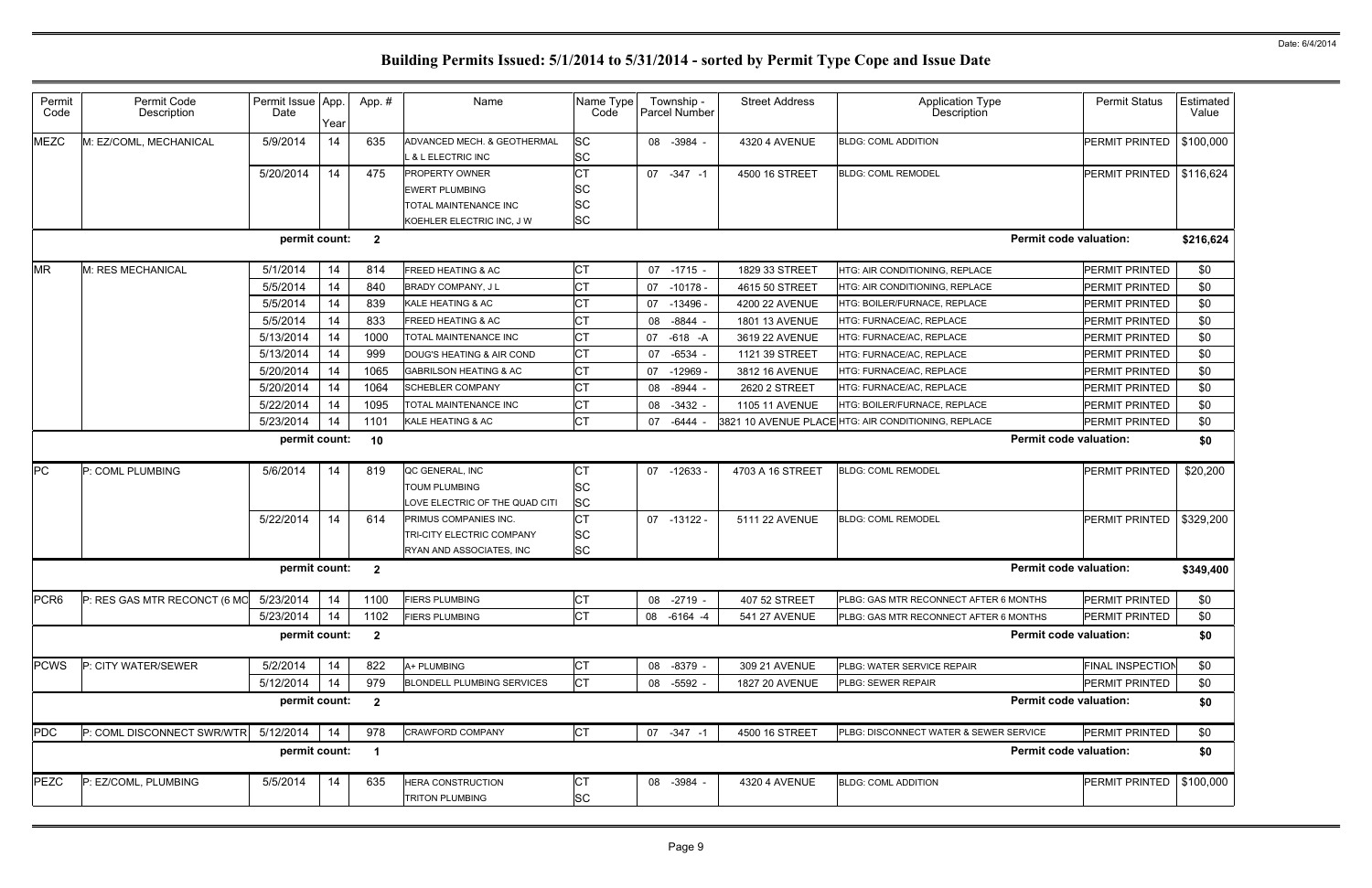| Permit<br>Code | Permit Code<br>Description | Permit Issue App.<br>Date | Year | App.#        | Name                                                                                                     | Name Type<br>Code           |    | Township -<br><b>Parcel Number</b> | <b>Street Address</b> | <b>Application Type</b><br>Description               | <b>Permit Status</b>    | Estimated<br>Value |
|----------------|----------------------------|---------------------------|------|--------------|----------------------------------------------------------------------------------------------------------|-----------------------------|----|------------------------------------|-----------------------|------------------------------------------------------|-------------------------|--------------------|
| PEZC           | P: EZ/COML, PLUMBING       | 5/5/2014                  | 14   | 635          | ADVANCED MECH. & GEOTHERMAL<br><b>8 L ELECTRIC INC</b>                                                   | <b>SC</b><br><b>SC</b>      |    | 08 -3984 -                         | 4320 4 AVENUE         | <b>BLDG: COML ADDITION</b>                           | <b>PERMIT PRINTED</b>   | \$100,000          |
|                |                            | 5/20/2014                 | 14   | 475          | <b>PROPERTY OWNER</b><br><b>EWERT PLUMBING</b><br>TOTAL MAINTENANCE INC<br>KOEHLER ELECTRIC INC, J W     | СT<br>SC<br>SC<br><b>SC</b> | 07 | -347 -1                            | 4500 16 STREET        | <b>BLDG: COML REMODEL</b>                            | <b>PERMIT PRINTED</b>   | \$116,624          |
|                |                            | 5/23/2014                 | 14   | 1106         | AERO PLUMBING AND HEATING                                                                                | <b>CT</b>                   | 08 | $-5436$ -                          | 1525 3 AVENUE A       | PLBG: INSTALLATION, COMMERCIAL                       | <b>PERMIT PRINTED</b>   | \$0                |
|                |                            | permit count:             |      | $\mathbf{3}$ |                                                                                                          |                             |    |                                    |                       | <b>Permit code valuation:</b>                        |                         | \$216,624          |
| <b>PGAS</b>    | P: COML GAS PIPING         | 5/1/2014                  | 14   | 815          | <b>ERICKSON PLUMBING</b>                                                                                 | <b>CT</b>                   |    | 08 -1185 -                         | 619 16 STREET         | PLBG: GAS PIPING                                     | PERMIT PRINTED          | \$0                |
|                |                            | permit count:             |      | -1           |                                                                                                          |                             |    |                                    |                       | <b>Permit code valuation:</b>                        |                         | \$0                |
| PGR            | P: RES GAS PIPING          | 5/12/2014                 | 14   | 972          | <b>TRITON PLUMBING</b>                                                                                   | <b>CT</b>                   |    | 07 -1787 -                         | 3317 18 AVENUE        | PLBG: GAS PIPING                                     | PERMIT PRINTED          | \$0                |
|                |                            | permit count:             |      | -1           |                                                                                                          |                             |    |                                    |                       | <b>Permit code valuation:</b>                        |                         | \$0                |
| <b>PR</b>      | P: RES PLUMBING            | 5/5/2014                  | 14   | 458          | <b>PROPERTY OWNER</b><br><b>RAGAN MECHANICAL INC.</b><br>RAGAN MECHANICAL INC.<br>MAHIEU ELECTRIC CO INC | CТ<br>SC<br>SC<br><b>SC</b> |    | 08 -9113 -                         | 3705 9 AVENUE         | <b>BLDG: RES ADDITION</b>                            | <b>PERMIT PRINTED</b>   | \$49,000           |
|                |                            | 5/6/2014                  | 14   | 842          | PETERSON PLUMBING AND HEATING                                                                            | СT                          | 08 | -7812 -                            | 1818 15 STREET        | <b>PLBG: SEWER REPAIR</b>                            | <b>FINAL INSPECTION</b> | \$0                |
|                |                            | 5/8/2014                  | 14   | 858          | <b>CRAWFORD COMPANY</b>                                                                                  | СT                          | 07 | -10727 -                           | 3453 52 STREET        | PLBG: INSTALLATION, RESIDENTIAL                      | <b>FINAL INSPECTION</b> | \$0                |
|                |                            | 5/12/2014                 | 14   | 975          | <b>BLONDELL PLUMBING SERVICES</b>                                                                        | СT                          | 07 | -11298                             | 1218 49 STREET        | PLBG: WATER SERVICE REPLACEMENT                      | <b>FINAL INSPECTION</b> | \$0                |
|                |                            | 5/12/2014                 | 14   | 973          | <b>CJ NOW</b>                                                                                            | СT                          | 08 | -3534                              | 046 25 AVENUE COUR    | PLBG: INSTALLATION, RESIDENTIAL                      | PERMIT PRINTED          | \$0                |
|                |                            | 5/13/2014                 | 14   | 1009         | <b>ALL ACTION PLUMBING</b>                                                                               | СT                          | 07 | -2323                              | 2906 24 AVENUE A      | PLBG: WATER SERVICE REPLACEMENT                      | <b>FINAL INSPECTION</b> | \$0                |
|                |                            | 5/13/2014                 | 14   | 1010         | PETERSON PLUMBING AND HEATING                                                                            | СT                          |    | 08 -503 -                          | 916 37 STREET         | <b>PLBG: SEWER REPAIR</b>                            | <b>FINAL INSPECTION</b> | \$0                |
|                |                            | 5/14/2014                 | 14   | 1027         | <b>CJ NOW</b>                                                                                            |                             | 07 | $-241 - 6$                         |                       | 3200 55 STREET COURT PLBG: INSTALLATION, RESIDENTIAL | <b>PERMIT PRINTED</b>   | \$0                |
|                |                            | 5/22/2014                 | 14   | 1092         | INDEPENDENT COMFORT CONTRACT(CT                                                                          |                             | 07 | -11781                             | 4708 11 AVENUE D      | PLBG: INSTALLATION, RESIDENTIAL                      | <b>PERMIT PRINTED</b>   | \$0                |
|                |                            | 5/23/2014                 | 14   | 1104         | <b>CRAWFORD COMPANY</b>                                                                                  | СT                          |    | 07 -10095 -                        | 4918 44 AVENUE        | PLBG: INSTALLATION, RESIDENTIAL                      | <b>PERMIT PRINTED</b>   | \$0                |
|                |                            | permit count:             |      | 10           |                                                                                                          |                             |    |                                    |                       | <b>Permit code valuation:</b>                        |                         | \$49,000           |
| PRRZ           | P: RES RPZ                 | 5/16/2014                 | 14   | 1043         | <b>B-PLUS PLUMBING</b>                                                                                   | СT                          |    | 07 -12654 -                        | 3615 76 STREET        | <b>PLBG: IRRIGATION</b>                              | PERMIT PRINTED          | \$0                |
|                |                            | permit count:             |      | -1           |                                                                                                          |                             |    |                                    |                       | <b>Permit code valuation:</b>                        |                         | \$0                |
| <b>PRWH</b>    | P: RES WATER HEATER        | 5/13/2014                 | 14   | 1007         | ALL ACTION PLUMBING                                                                                      | СT                          |    | 07 -11403 -                        | 5533 34 AVENUE        | PLBG: WATER HEATER                                   | <b>PERMIT PRINTED</b>   | \$0                |
|                |                            | 5/13/2014                 | 14   | 1008         | ALL ACTION PLUMBING                                                                                      | СT                          | 08 | $-2713 -$                          | 439 52 STREET         | PLBG: WATER HEATER                                   | PERMIT PRINTED          | \$0                |
|                |                            | 5/22/2014                 | 14   | 1091         | <b>BLONDELL PLUMBING SERVICES</b>                                                                        | СT                          | 07 | $-10299$                           | 3421 51 STREET        | PLBG: WATER HEATER                                   | PERMIT PRINTED          | \$0                |
|                |                            | 5/22/2014                 | 14   | 1090         | <b>BLONDELL PLUMBING SERVICES</b>                                                                        | СT                          | 07 | $-6817 -$                          | 2536 30 AVENUE COURT  | PLBG: WATER HEATER                                   | PERMIT PRINTED          | \$0                |
|                |                            | 5/22/2014                 | 14   | 1089         | <b>BLONDELL PLUMBING SERVICES</b>                                                                        | СT                          | 08 | $-8988 -$                          | 2608 2 STREET         | PLBG: WATER HEATER                                   | PERMIT PRINTED          | \$0                |
|                |                            | permit count:             |      | $\sqrt{5}$   |                                                                                                          |                             |    |                                    |                       | <b>Permit code valuation:</b>                        |                         | \$0                |
| <b>PRX</b>     | P: RES EXCAVATION          | 5/2/2014                  | 14   | 822          | A+ PLUMBING                                                                                              | <b>CT</b>                   |    | 08 -8379 -                         | 309 21 AVENUE         | PLBG: WATER SERVICE REPAIR                           | PERMIT PRINTED          | \$0                |